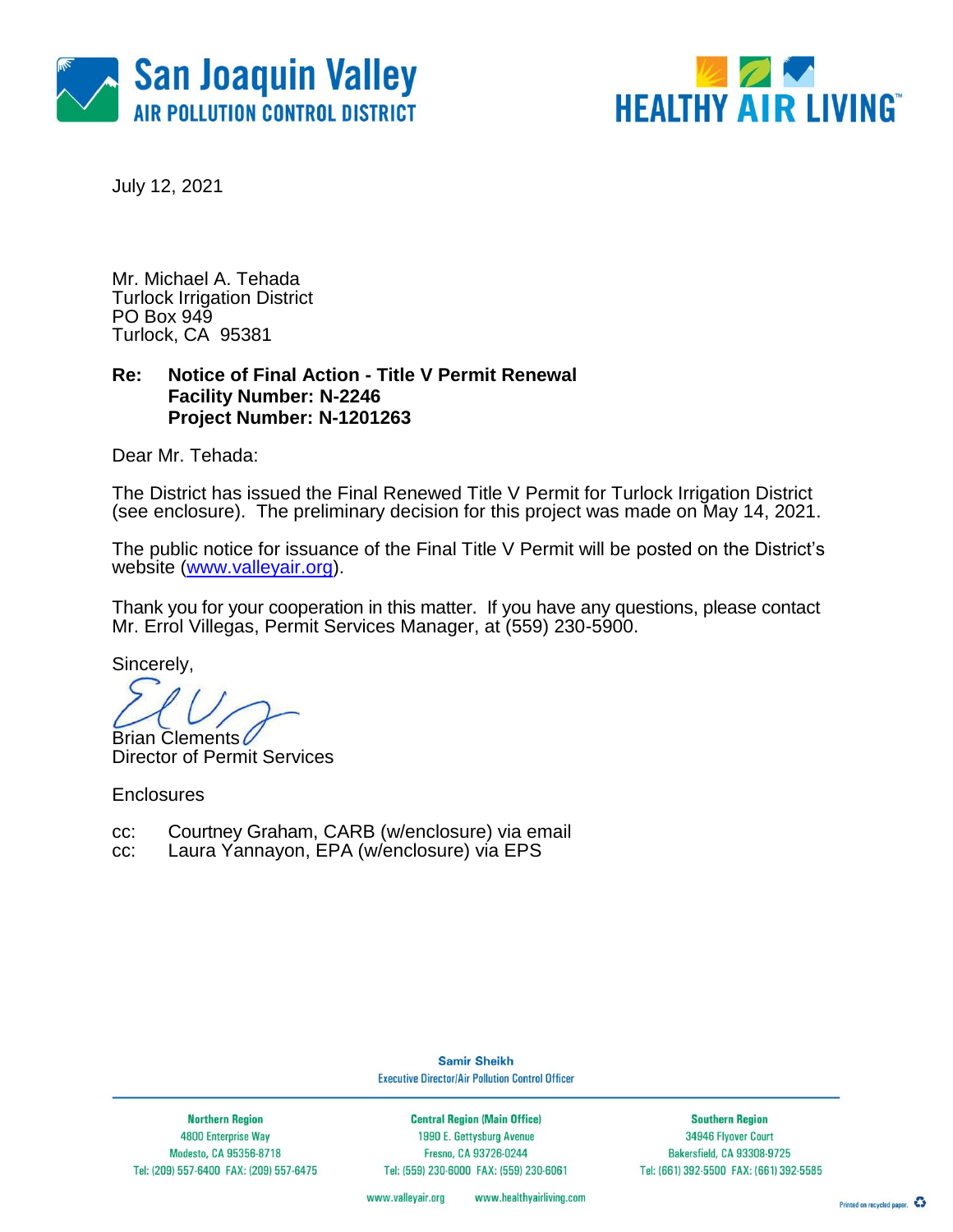



# **Permit to Operate**

**MAILING ADDRESS:** PO BOX 949

**FACILITY:** N-2246 **EXPIRATION DATE:** 09/30/2025

**LEGAL OWNER OR OPERATOR:** TURLOCK IRRIGATION DISTRICT TURLOCK, CA 95381 **FACILITY LOCATION:** 325 S WASHINGTON RD TURLOCK, CA 95380 **FACILITY DESCRIPTION:** POWER GENERATION FACILITY

The Facility's Permit to Operate may include Facility-wide Requirements as well as requirements that apply to specific permit units.

This Permit to Operate remains valid through the permit expiration date listed above, subject to payment of annual permit fees and compliance with permit conditions and all applicable local, state, and federal regulations. This permit is valid only at the location specified above, and becomes void upon any transfer of ownership or location. Any modification of the equipment or operation, as defined in District Rule 2201, will require prior District approval. This permit shall be posted as prescribed in District Rule 2010.

**Samir Sheikh**<br>Executive Director / APCO

Director of Permit Services

Jun 30 2021 10:00AM -- BRARG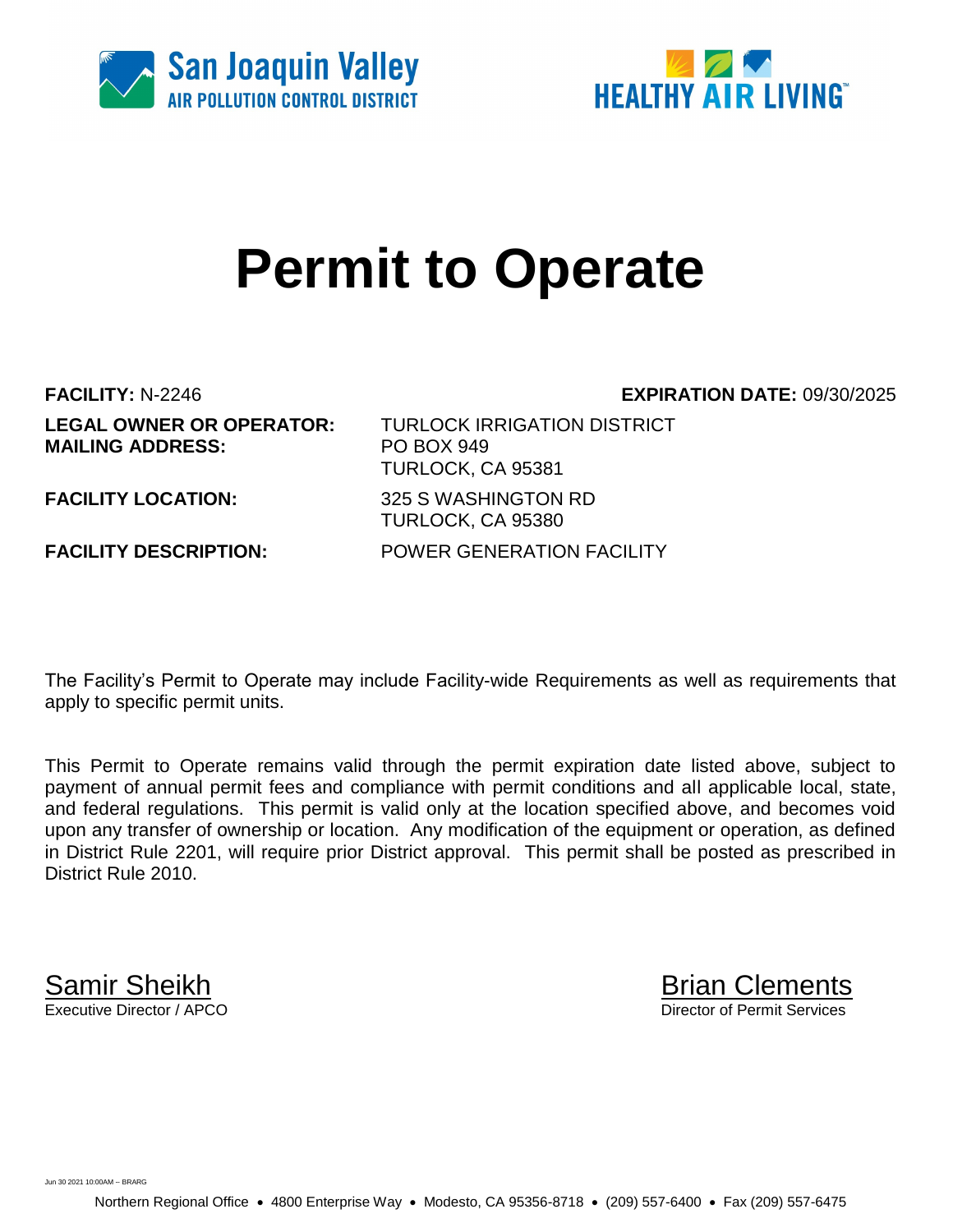### **FACILITY:** N-2246-0-4 **EXPIRATION DATE:** 09/30/2025

# **FACILITY-WIDE REQUIREMENTS**

- 1. The owner or operator shall notify the District of any breakdown condition as soon as reasonably possible, but no later than one hour after its detection, unless the owner or operator demonstrates to the District's satisfaction that the longer reporting period was necessary. [District Rule 1100, 6.1; County Rules 110 (Fresno, Stanislaus, San Joaquin); 109 (Merced); 113 (Madera); and 111 (Kern, Tulare, Kings)] Federally Enforceable Through Title V Permit
- 2. The District shall be notified in writing within ten days following the correction of any breakdown condition. The breakdown notification shall include a description of the equipment malfunction or failure, the date and cause of the initial failure, the estimated emissions in excess of those allowed, and the methods utilized to restore normal operations. [District Rule 1100, 7.0; County Rules 110 (Fresno, Stanislaus, San Joaquin); 109 (Merced); 113 (Madera); and 111 (Kern, Tulare, Kings)] Federally Enforceable Through Title V Permit
- 3. The owner or operator of any stationary source operation that emits more than 25 tons per year of nitrogen oxides or reactive organic compounds, shall provide the District annually with a written statement in such form and at such time as the District prescribes, showing actual emissions of nitrogen oxides and reactive organic compounds from that source. [District Rule 1160, 5.0] Federally Enforceable Through Title V Permit
- 4. Any person building, altering or replacing any operation, article, machine, equipment, or other contrivance, the use of which may cause the issuance of air contaminants or the use of which may eliminate, reduce, or control the issuance of air contaminants, shall first obtain an Authority to Construct (ATC) from the District unless exempted by District Rule 2020 (12/20/07). [District Rule 2010, 3.0 and 4.0; and 2020] Federally Enforceable Through Title V Permit
- 5. The permittee must comply with all conditions of the permit including permit revisions originated by the District. All terms and conditions of a permit that are required pursuant to the Clean Air Act (CAA), including provisions to limit potential to emit, are enforceable by the EPA and Citizens under the CAA. Any permit noncompliance constitutes a violation of the CAA and the District Rules and Regulations, and is grounds for enforcement action, for permit termination, revocation, reopening and reissuance, or modification; or for denial of a permit renewal application. [District Rules 2070, 7.0; 2080; and 2520, 9.8.1 and 9.13.1] Federally Enforceable Through Title V Permit
- 6. A Permit to Operate or an Authority to Construct shall not be transferred unless a new application is filed with and approved by the District. [District Rule 2031] Federally Enforceable Through Title V Permit
- 7. Every application for a permit required under Rule 2010 (12/17/92) shall be filed in a manner and form prescribed by the District. [District Rule 2040] Federally Enforceable Through Title V Permit
- 8. The operator shall maintain records of required monitoring that include: 1) the date, place, and time of sampling or measurement; 2) the date(s) analyses were performed; 3) the company or entity that performed the analysis; 4) the analytical techniques or methods used; 5) the results of such analysis; and 6) the operating conditions at the time of sampling or measurement. [District Rule 2520, 9.4.1] Federally Enforceable Through Title V Permit
- 9. The operator shall retain records of all required monitoring data and support information for a period of at least 5 years from the date of the monitoring sample, measurement, or report. Support information includes copies of all reports required by the permit and, for continuous monitoring instrumentation, all calibration and maintenance records and all original strip-chart recordings. [District Rule 2520, 9.4.2] Federally Enforceable Through Title V Permit

FACILITY-WIDE REQUIREMENTS CONTINUE ON NEXT PAGE

These terms and conditions are part of the Facility-wide Permit to Operate. Any amendments to these Facility-wide Requirements that affect specific Permit Units may constitute modification of those Permit Units.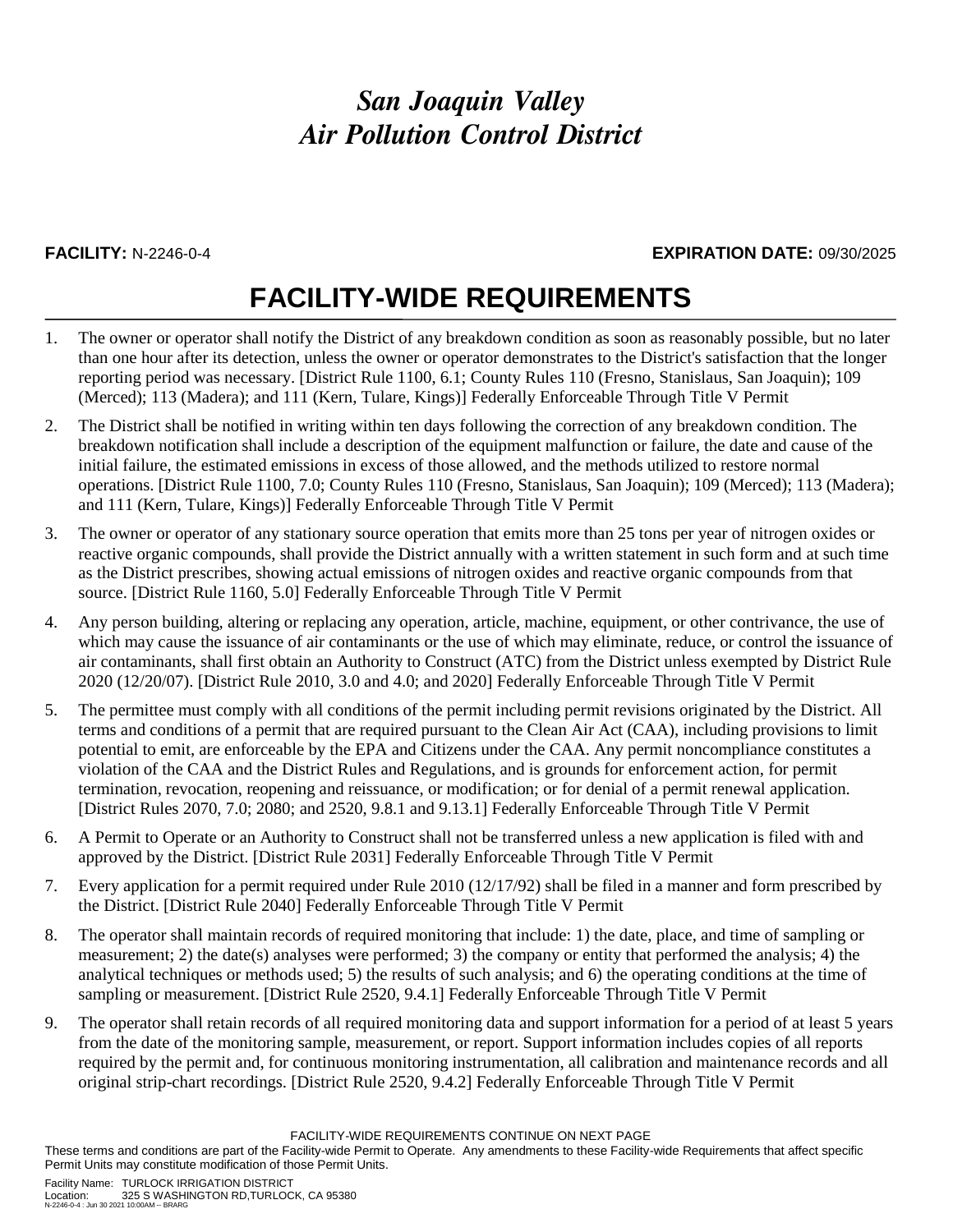Facility-wide Requirements for N-2246-0-4 (continued) Page 2 of 4

- 10. The operator shall submit reports of any required monitoring at least every six months unless a different frequency is required by an applicable requirement. All instances of deviations from permit requirements must be clearly identified in such reports. [District Rule 2520, 9.5.1] Federally Enforceable Through Title V Permit
- 11. Deviations from permit conditions must be promptly reported, including deviations attributable to upset conditions, as defined in the permit. For the purpose of this condition, promptly means as soon as reasonably possible, but no later than 10 days after detection. The report shall include the probable cause of such deviations, and any corrective actions or preventive measures taken. All required reports must be certified by a responsible official consistent with section 10.0 of District Rule 2520 (6/21/01). [District Rules 2520, 9.5.2 and 1100, 7.0] Federally Enforceable Through Title V Permit
- 12. If for any reason a permit requirement or condition is being challenged for its constitutionality or validity by a court of competent jurisdiction, the outcome of such challenge shall not affect or invalidate the remainder of the conditions or requirements in that permit. [District Rule 2520, 9.7] Federally Enforceable Through Title V Permit
- 13. It shall not be a defense for a permittee in an enforcement action that it would have been necessary to halt or reduce the permitted activity in order to maintain compliance with the conditions of the permit. [District Rule 2520, 9.8.2] Federally Enforceable Through Title V Permit
- 14. The permit may be modified, revoked, reopened and reissued, or terminated for cause. The filing of a request by the permittee for a permit modification, revocation and reissuance, or termination, or a notification of planned changes or anticipated noncompliance does not stay any permit condition. [District Rule 2520, 9.8.3] Federally Enforceable Through Title V Permit
- 15. The permit does not convey any property rights of any sort, or any exclusive privilege. [District Rule 2520, 9.8.4] Federally Enforceable Through Title V Permit
- 16. The Permittee shall furnish to the District, within a reasonable time, any information that the District may request in writing to determine whether cause exists for modifying, revoking and reissuing, or terminating the permit or to determine compliance with the permit. Upon request, the permittee shall also furnish to the District copies of records required to be kept by the permit or, for information claimed to be confidential, the permittee may furnish such records directly to EPA along with a claim of confidentiality. [District Rule 2520, 9.8.5] Federally Enforceable Through Title V Permit
- 17. The permittee shall pay annual permit fees and other applicable fees as prescribed in Regulation III of the District Rules and Regulations. [District Rule 2520, 9.9] Federally Enforceable Through Title V Permit
- 18. Upon presentation of appropriate credentials, a permittee shall allow an authorized representative of the District to enter the permittee's premises where a permitted source is located or emissions related activity is conducted, or where records must be kept under condition of the permit. [District Rule 2520, 9.13.2.1] Federally Enforceable Through Title V Permit
- 19. Upon presentation of appropriate credentials, a permittee shall allow an authorized representative of the District to have access to and copy, at reasonable times, any records that must be kept under the conditions of the permit. [District Rule 2520, 9.13.2.2] Federally Enforceable Through Title V Permit
- 20. Upon presentation of appropriate credentials, a permittee shall allow an authorized representative of the District to inspect at reasonable times any facilities, equipment, practices, or operations regulated or required under the permit. [District Rule 2520, 9.13.2.3] Federally Enforceable Through Title V Permit
- 21. Upon presentation of appropriate credentials, a permittee shall allow an authorized representative of the District to sample or monitor, at reasonable times, substances or parameters for the purpose of assuring compliance with the permit or applicable requirements. [District Rule 2520, 9.13.2.4] Federally Enforceable Through Title V Permit
- 22. No air contaminants shall be discharged into the atmosphere for a period or periods aggregating more than 3 minutes in any one hour which is as dark or darker than Ringelmann #1 or equivalent to 20% opacity and greater, unless specifically exempted by District Rule 4101 (02/17/05). If the equipment or operation is subject to a more stringent visible emission standard as prescribed in a permit condition, the more stringent visible emission limit shall supersede this condition. [District Rule 4101, and County Rules 401 (in all eight counties in the San Joaquin Valley)] Federally Enforceable Through Title V Permit

FACILITY-WIDE REQUIREMENTS CONTINUE ON NEXT PAGE

These terms and conditions are part of the Facility-wide Permit to Operate.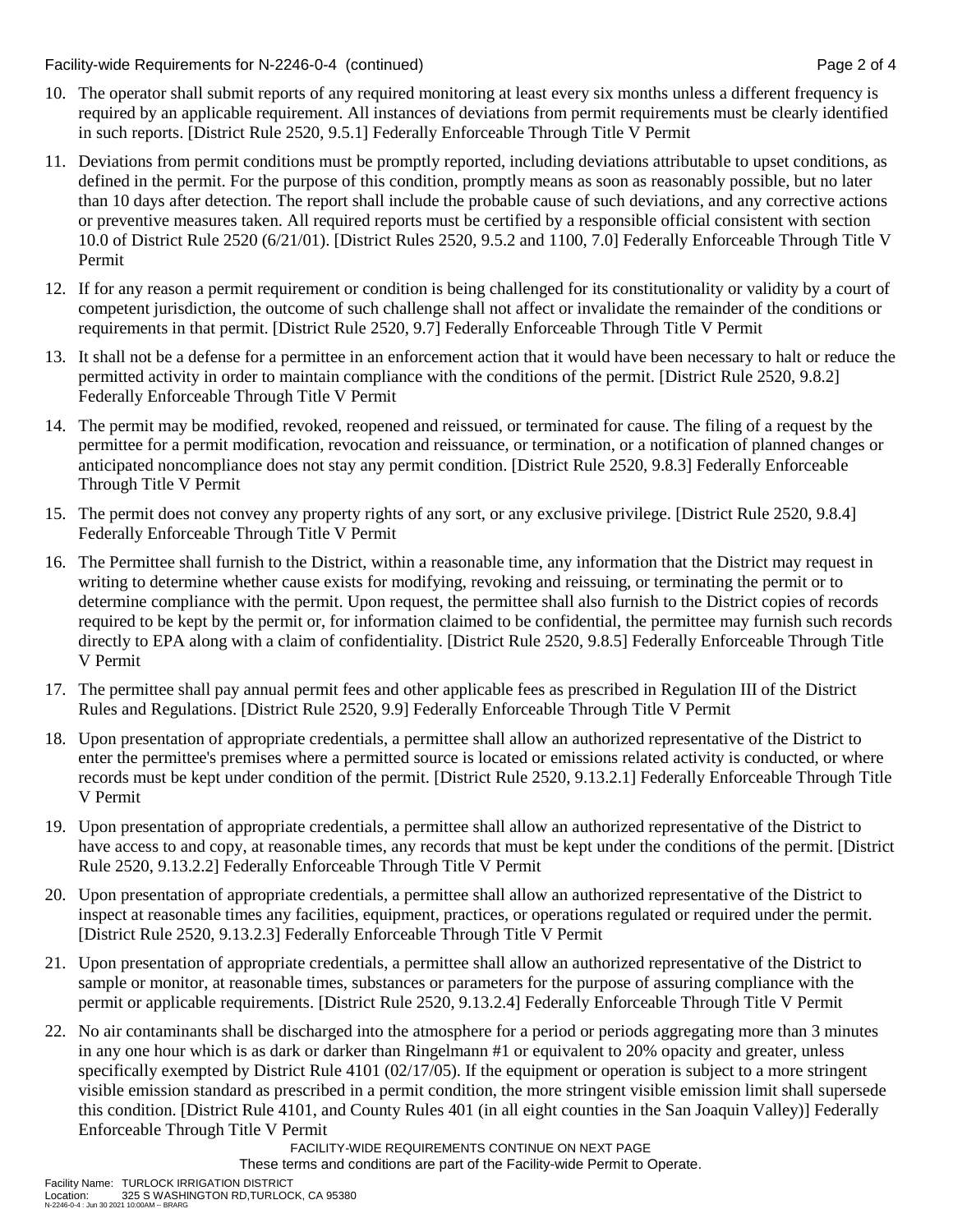Facility-wide Requirements for N-2246-0-4 (continued) Page 3 of 4

- 23. No person shall manufacture, blend, repackage, supply, sell, solicit or apply any architectural coating with a VOC content in excess of the corresponding limit specified in Table of Standards 1 effective until 12/30/10 or Table of Standards 2 effective on and after 1/1/11 of District Rule 4601 (12/17/09) for use or sale within the District. [District Rule 4601, 5.1] Federally Enforceable Through Title V Permit
- 24. All VOC-containing materials subject to Rule 4601 (12/17/09) shall be stored in closed containers when not in use. [District Rule 4601, 5.4] Federally Enforceable Through Title V Permit
- 25. The permittee shall comply with all the Labeling and Test Methods requirements outlined in Rule 4601 sections 6.1 and 6.3 (12/17/09). [District Rule 4601, 6.1 and 6.3] Federally Enforceable Through Title V Permit
- 26. With each report or document submitted under a permit requirement or a request for information by the District or EPA, the permittee shall include a certification of truth, accuracy, and completeness by a responsible official. [District Rule 2520, 9.13.1 and 10.0] Federally Enforceable Through Title V Permit
- 27. If the permittee performs maintenance on, or services, repairs, or disposes of appliances, the permittee shall comply with the standards for Recycling and Emissions Reduction pursuant to 40 CFR Part 82, Subpart F. [40 CFR 82 Subpart F] Federally Enforceable Through Title V Permit
- 28. If the permittee performs service on motor vehicles when this service involves the ozone-depleting refrigerant in the motor vehicle air conditioner (MVAC), the permittee shall comply with the standards for Servicing of Motor Vehicle Air Conditioners pursuant to all the applicable requirements as specified in 40 CFR Part 82, Subpart B. [40 CFR Part 82, Subpart B] Federally Enforceable Through Title V Permit
- 29. Disturbances of soil related to any construction, demolition, excavation, extraction, or other earthmoving activities shall comply with the requirements for fugitive dust control in District Rule 8021 unless specifically exempted under Section 4.0 of Rule 8021 (8/19/2004) or Rule 8011 (8/19/2004). [District Rules 8011 and 8021] Federally Enforceable Through Title V Permit
- 30. Outdoor handling, storage and transport of any bulk material which emits dust shall comply with the requirements of District Rule 8031, unless specifically exempted under Section 4.0 of Rule 8031 (8/19/2004) or Rule 8011 (8/19/2004). [District Rules 8011 and 8031] Federally Enforceable Through Title V Permit
- 31. An owner/operator shall prevent or cleanup any carryout or trackout in accordance with the requirements of District Rule 8041 Section 5.0, unless specifically exempted under Section 4.0 of Rule 8041 (8/19/2004) or Rule 8011 (8/19/2004). [District Rules 8011 and 8041] Federally Enforceable Through Title V Permit
- 32. Whenever open areas are disturbed, or vehicles are used in open areas, the facility shall comply with the requirements of Section 5.0 of District Rule 8051, unless specifically exempted under Section 4.0 of Rule 8051 (8/19/2004) or Rule 8011 (8/19/2004). [District Rules 8011 and 8051] Federally Enforceable Through Title V Permit
- 33. Any paved road or unpaved road shall comply with the requirements of District Rule 8061 unless specifically exempted under Section 4.0 of Rule 8061 (8/19/2004) or Rule 8011 (8/19/2004). [District Rules 8011 and 8061] Federally Enforceable Through Title V Permit
- 34. Any unpaved vehicle/equipment area that anticipates more than 50 Average annual daily Trips (AADT) shall comply with the requirements of Section 5.1.1 of District Rule 8071. Any unpaved vehicle/equipment area that anticipates more than 150 vehicle trips per day (VDT) shall comply with the requirements of Section 5.1.2 of District Rule 8071. On each day that 25 or more VDT with 3 or more axles will occur on an unpaved vehicle/equipment traffic area, the owner/operator shall comply with the requirements of Section 5.1.3 of District Rule 8071. On each day when a special event will result in 1,000 or more vehicles that will travel/park on an unpaved area, the owner/operator shall comply with the requirements of Section 5.1.4 of District Rule 8071. All sources shall comply with the requirements of Section 5.0 of District Rule 8071 unless specifically exempted under Section 4.0 of Rule 8071 (9/16/2004) or Rule 8011 (8/19/2004). [District Rules 8011 and 8071] Federally Enforceable Through Title V Permit
- 35. Any owner or operator of a demolition or renovation activity, as defined in 40 CFR 61.141, shall comply with the applicable inspection, notification, removal, and disposal procedures for asbestos containing materials as specified in 40 CFR 61.145 (Standard for Demolition and Renovation). [40 CFR 61 Subpart M] Federally Enforceable Through Title V Permit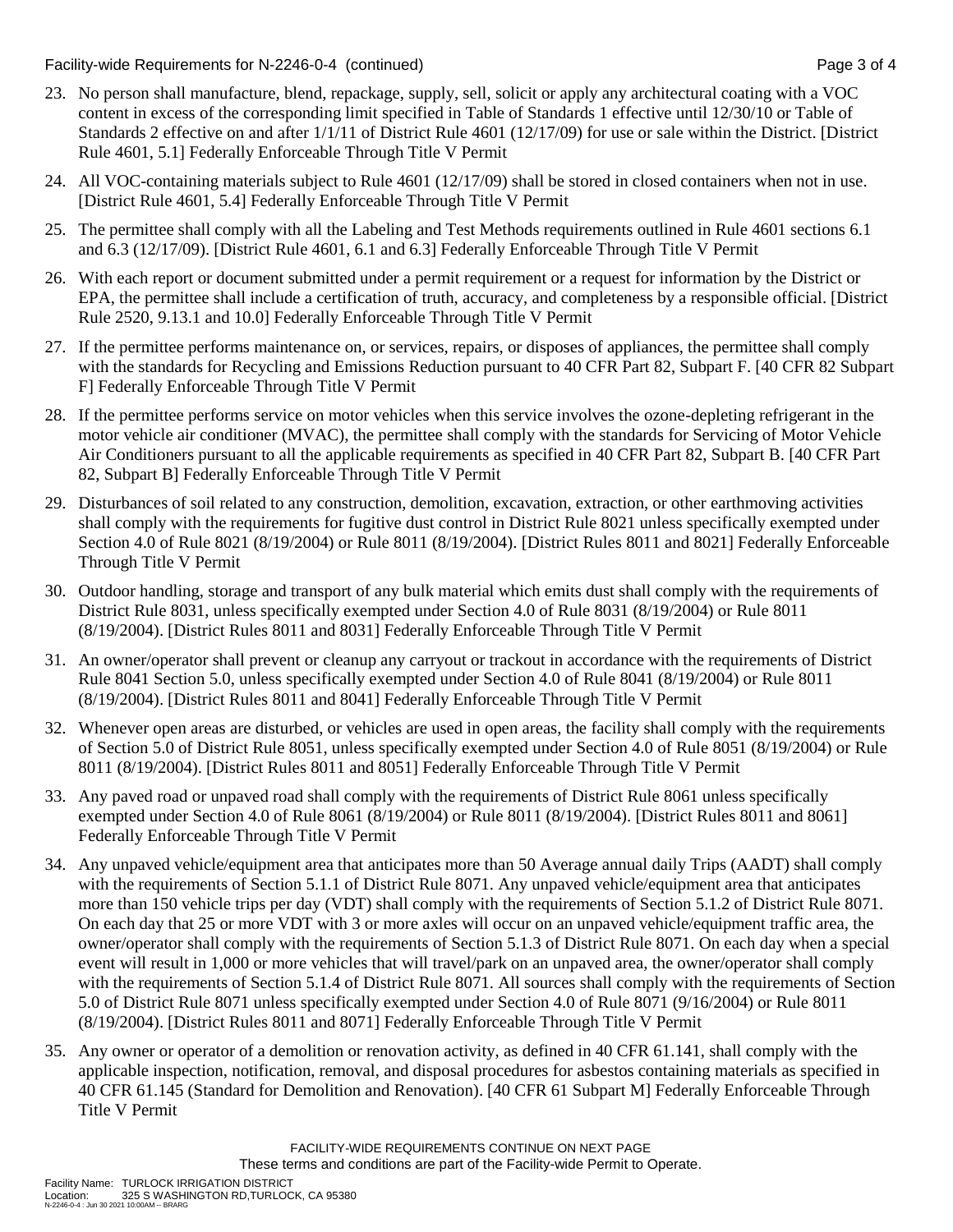Facility-wide Requirements for N-2246-0-4 (continued) Page 4 of 4

- 36. The permittee shall submit certifications of compliance with the terms and standards contained in Title V permits, including emission limits, standards and work practices, to the District and the EPA annually (or more frequently as specified in an applicable requirement or as specified by the District). The certification shall include the identification of each permit term or condition, the compliance status, whether compliance was continuous or intermittent, the methods used for determining the compliance status, and any other facts required by the District to determine the compliance status of the source. [District Rule 2520, 9.16] Federally Enforceable Through Title V Permit
- 37. The permittee shall submit an application for Title V permit renewal to the District at least six months, but not greater than 18 months, prior to the permit expiration date. [District Rule 2520, 5.2] Federally Enforceable Through Title V Permit
- 38. When a term is not defined in a Title V permit condition, the definition in the rule cited as the origin and authority for the condition in a Title V permits shall apply. [District Rule 2520, 9.1.1] Federally Enforceable Through Title V Permit
- 39. Compliance with permit conditions in the Title V permit shall be deemed in compliance with the following outdated SIP requirements: Rule 401 (Madera, Fresno, Kern, Kings, San Joaquin, Stanislaus, Tulare and Merced), Rule 110 (Fresno, Stanislaus, San Joaquin), Rule 109 (Merced), Rule 113 (Madera), Rule 111 (Kern, Tulare, Kings), and Rule 202 (Fresno, Kern, Tulare, Kings, Madera, Stanislaus, Merced, San Joaquin). A permit shield is granted from these requirements. [District Rule 2520, 13.2] Federally Enforceable Through Title V Permit
- 40. Compliance with permit conditions in the Title V permit shall be deemed in compliance with the following applicable requirements: SJVUAPCD Rules 1100, sections 6.1 and 7.0 (12/17/92); 2010, sections 3.0 and 4.0 (12/17/92); 2031 (12/17/92); 2040 (12/17/92); 2070, section 7.0 (12/17/92); 2080 (12/17/92); 4101 (2/17/05); 4601 (12/17/09); 8021 (8/19/2004); 8031 (8/19/2004); 8041 (8/19/2004); 8051 (8/19/2004); 8061 (8/19/2004); and 8071 (9/16/2004). A permit shield is granted from these requirements. [District Rule 2520, 13.2] Federally Enforceable Through Title V Permit
- 41. No air contaminant shall be released into the atmosphere which causes a public nuisance. [District Rule 4102]
- 42. Facilities N-2246 and N-7172 are included in the same stationary source. [District Rule 2201] Federally Enforceable Through Title V Permit
- 43. The reporting periods for the Report of Required Monitoring and the Compliance Certification Report begin November 1 of every year, unless alternative dates are approved by the District Compliance Division. These reports are due within 30 days after the end of the reporting period. [District Rule 2520] Federally Enforceable Through Title V Permit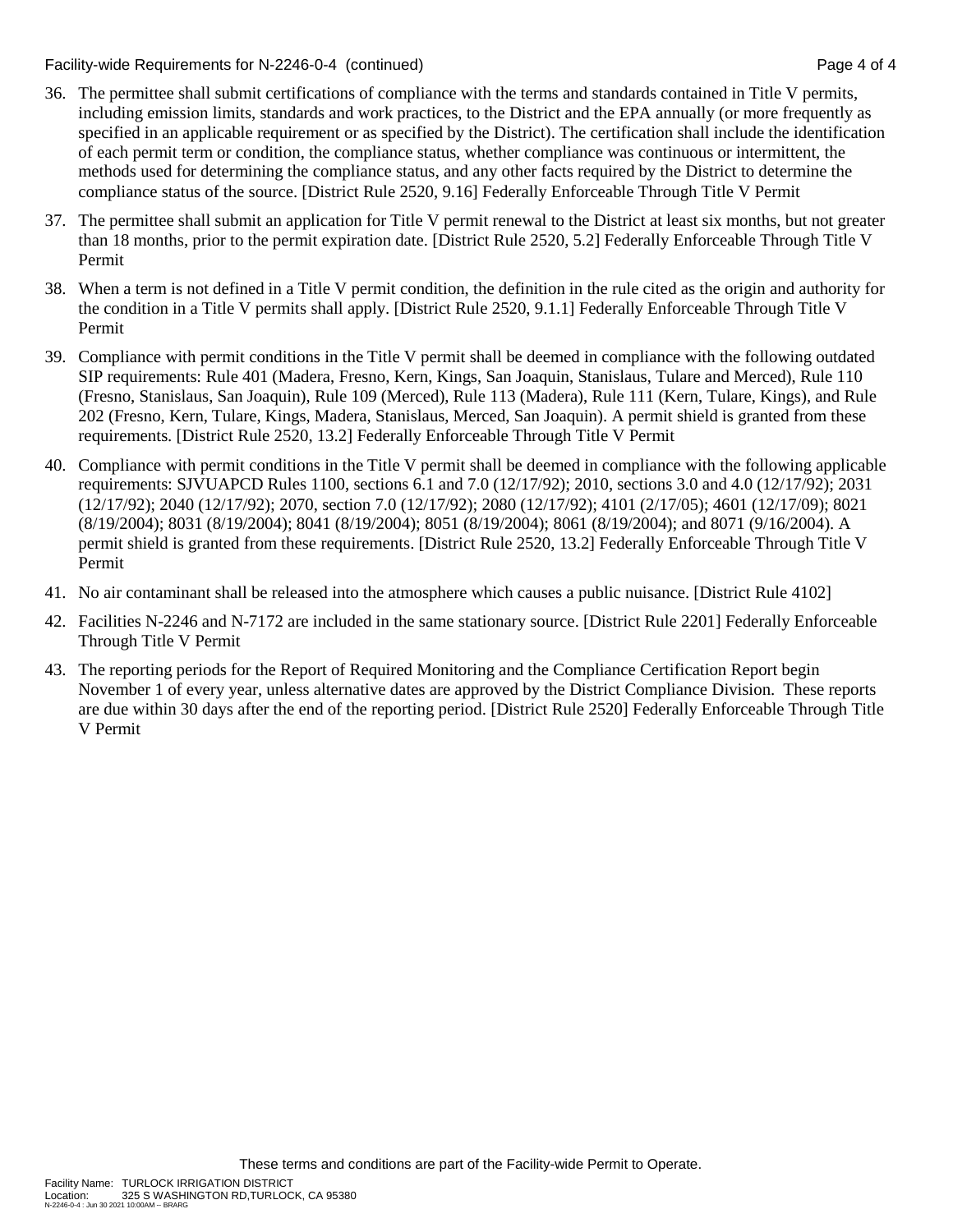#### **PERMIT UNIT:** N-2246-1-11 **EXPIRATION DATE:** 09/30/2025

#### **EQUIPMENT DESCRIPTION:**

TURBINE/GENERATOR SET #1, 25.8 MW GENERAL ELECTRIC FRAME 5, MODEL PG 5361, NATURAL GAS/FUEL OIL #2 FIRED

### **PERMIT UNIT REQUIREMENTS**

- 1. This unit is subject to the requirements of 40 CFR Part 60, Subpart GG: Standards of Performance for Stationary Gas Turbines. [District Rule 4001] Federally Enforceable Through Title V Permit
- 2. The owner shall monitor operational characteristics recommended by the turbine manufacturer or emission control system supplier. [District Rule 4703] Federally Enforceable Through Title V Permit
- 3. This unit shall be fired on only natural gas or fuel oil #2. The primary fuel shall be natural gas; fuel oil #2 shall be used as a backup fuel only in the event of a natural gas shortage. [District Rule 2201 and 40 CFR 60.331(r)] Federally Enforceable Through Title V Permit
- 4. This unit shall be fired only on natural gas with a sulfur content not exceeding 1.0 grain of sulfur compounds (as S) per 100 dry standard cubic feet of natural gas. If this is fired on PUC-regulated natural gas, compliance with this sulfur content limit may be demonstrated with fuel receipts. [District Rules 2201 and 4801; Stanislaus County Rule 407; and 40 CFR 60.333(b) and 334(h)(3)] Federally Enforceable Through Title V Permit
- 5. If this unit is not fired on PUC-regulated natural gas, the sulfur content of each fuel source shall be tested weekly except that if compliance with the fuel sulfur content limit has been demonstrated for eight consecutive weeks for a fuel source, then the testing frequency shall be quarterly. If a test shows noncompliance with the sulfur content requirement, the source must return to weekly testing until compliance is demonstrated for eight consecutive weeks. [40 CFR 60.334(h)] Federally Enforceable Through Title V Permit
- 6. The sulfur content of fuel oil shall be less than 0.05 percent by weight. [District Rules 4703 and 4801; Stanislaus County Rule 407; and 40 CFR 60.333(b)] Federally Enforceable Through Title V Permit
- 7. The sulfur content of the fuel oil shall be determined each time fuel is transferred into the on-site storage tank. [40 CFR 60.334(i)] Federally Enforceable Through Title V Permit
- 8. The operation of this unit shall not exceed 200 hours during any calendar year. Operations during California Independent System Operator (ISO) declared or TID declared emergencies shall not count against the unit's 200 hr/yr operating limit, provided the unit is located in the local area transmission system of the emergency. Operation during a state of emergency declared by proclamation of the Governor also shall not count towards this 200 hr/yr operating limit when the unit is located in the specific geographic location identified in the proclamation. [District Rule 4703] Federally Enforceable Through Title V Permit
- 9. Total operation of this unit, excluding operation during a state of emergency declared by proclamation of the Governor and when the unit is located in the specific geographic location identified in the proclamation, shall not exceed 877 hours during any calendar year. [District Rule 4703] Federally Enforceable Through Title V Permit
- 10. No later than April 1 each year, the owner shall pay a fee to the District, calculated in accordance with Section 5.1.3.3.2 of Rule 4703, for operations during an ISO-declared or TID - declared emergency, provided these operating hours are not being counted towards the 200 hr/yr operating limit. [District Rule 4703] Federally Enforceable Through Title V Permit

PERMIT UNIT REQUIREMENTS CONTINUE ON NEXT PAGE These terms and conditions are part of the Facility-wide Permit to Operate.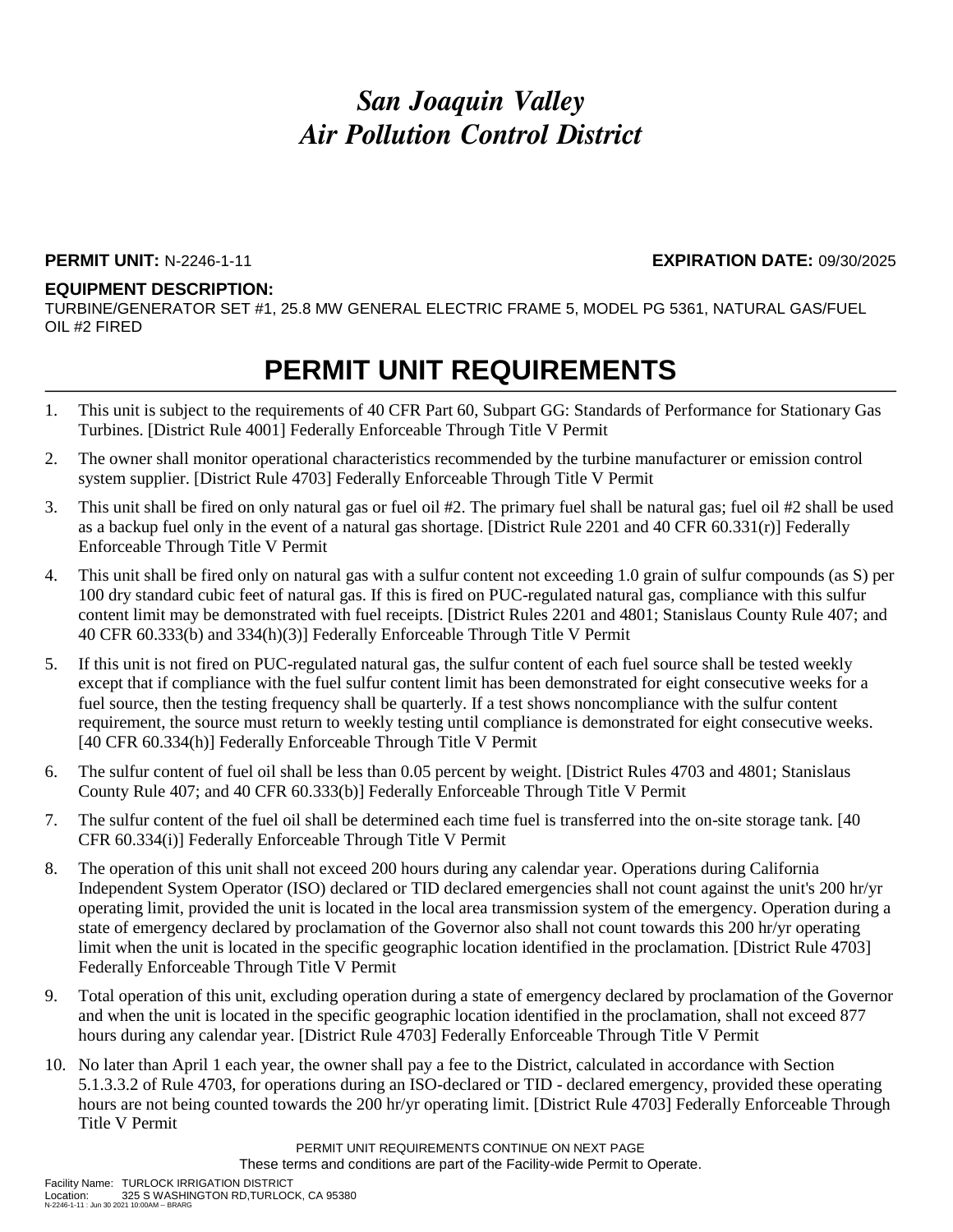Permit Unit Requirements for N-2246-1-11 (continued) example 2 of 4

- 11. When firing on natural gas, NOx (referenced as NO2) emissions shall not exceed 25.0 ppmvd @ 15% O2, except during transitional operation period. Emissions shall be averaged over a three-hour period, using consecutive 15 minute sampling periods. [District Rules 2201 and 4703; and 40 CFR 60.332(b) and 334(j)] Federally Enforceable Through Title V Permit
- 12. When firing on fuel oil, the NOx (referenced as NO2) emissions shall not exceed 42.0 ppmvd @ 15% O2 and 51 lb/hr, except during transitional operation period. Emissions shall be averaged over a three-hour period, using consecutive 15-minute sampling periods. [District Rules 2201 and 4703] Federally Enforceable Through Title V Permit
- 13. The NOx emission concentration shall not exceed 42 ppmvd @ 15% O2 except during transitional operation period, and the NOx emission rate shall not exceed 51 pounds in any one hour. [District Rules 2201 and 4703; and 40 CFR 60.332(b) and 334(j)] Federally Enforceable Through Title V Permit
- 14. The combined NOx emissions from permit units N-2246-1 and N-2246-2 shall not exceed 1,020 lb/day and shall not exceed 25,551 lb/quarter. [District Rule 2201] Federally Enforceable Through Title V Permit
- 15. When firing on either natural gas or fuel oil, CO emissions shall not exceed 200 ppmvd @ 15% O2, except during transitional operation period. Emissions shall be averaged over a three-hour period, using consecutive 15-minute sampling periods. [District Rules 2201 and 4703] Federally Enforceable Through Title V Permit
- 16. The cumulative annual CO emissions from permit units N-2246-1 and N-2246-2 shall be less than 200,000 lb/year. [District Rule 2201] Federally Enforceable Through Title V Permit
- 17. When firing on either natural gas or fuel oil, VOC emissions shall not exceed 15.00 lb/hr. [District Rule 2201] Federally Enforceable Through Title V Permit
- 18. Particulate matter emissions shall not exceed 0.1 grains/dscf in concentration. [District Rule 4201, 3.1] Federally Enforceable Through Title V Permit
- 19. When firing on natural gas, PM10 emissions shall not exceed 8.60 lb/hr. [District Rule 2201] Federally Enforceable Through Title V Permit
- 20. When firing on fuel oil, PM10 emissions shall not exceed 20.00 lb/hr. [District Rule 2201] Federally Enforceable Through Title V Permit
- 21. The combined PM10 emissions from permit units N-2246-1 and N-2246-2 shall not exceed 150 pounds during any one day. [District Rule 2201] Federally Enforceable Through Title V Permit
- 22. The annual PM10 emissions shall not exceed 7,016 lb/year. [District Rule 2201] Federally Enforceable Through Title V Permit
- 23. When firing on natural gas, SOx emissions shall not exceed 0.00285 lb/MMBtu. [District Rule 2201] Federally Enforceable Through Title V Permit
- 24. When firing on fuel oil, SOx emissions shall not exceed 16.37 lb/hr. [District Rule 2201] Federally Enforceable Through Title V Permit
- 25. In the event of a natural gas shortage, SOx emissions from permit units N-2246-1 and N-2246-2 shall not exceed 5,950 pounds during any one month. [District Rule 2201] Federally Enforceable Through Title V Permit
- 26. Source testing to demonstrate ongoing compliance with the NOx and CO emission limits for natural gas fuel shall be conducted at least once per 24-month period provided that the unit is operated for a total of less than 877 hours per year. Otherwise, the source testing shall be conducted annually. [District Rules 2201 and 4703] Federally Enforceable Through Title V Permit
- 27. Source testing to demonstrate compliance with the NOx and CO emission limits for fuel oil shall be conducted within 30 days of operation on that fuel, unless the unit successfully demonstrated compliance with the NOx and CO emission limits for fuel oil within the previous 24 months. [District Rules 2201 and 4703] Federally Enforceable Through Title V Permit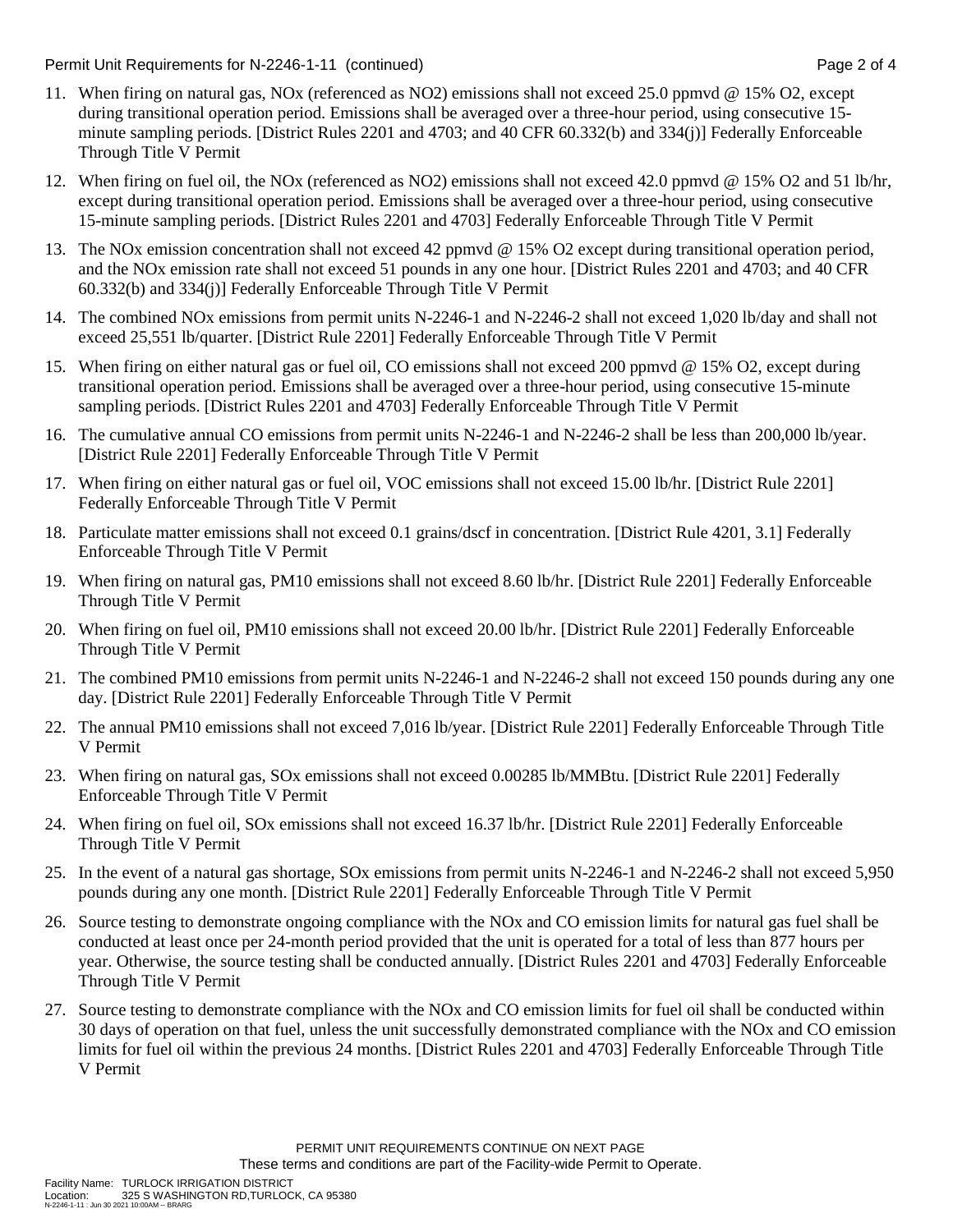Permit Unit Requirements for N-2246-1-11 (continued) example 2 and the state of the Page 3 of 4

- 28. Source testing shall be conducted using the methods and procedures approved by the District. The District must be notified at least 30 days prior to any compliance source test, and a source test plan must be submitted for approval at least 15 days prior to testing. [District Rule 1081] Federally Enforceable Through Title V Permit
- 29. The results of each source test shall be submitted to the District within 60 days thereafter. [District Rule 1081] Federally Enforceable Through Title V Permit
- 30. The exhaust stack shall be equipped with permanent provisions to allow collection of stack gas samples consistent with EPA test methods and shall be equipped with safe permanent provisions to sample stack gases with a portable NOx, CO, and O2 analyzer during District inspections. The sampling ports shall be located in accordance with the CARB regulation titled California Air Resources Board Air Monitoring Quality Assurance Volume VI, Standard Operating Procedures for Stationary Source Emission Monitoring and Testing. [District Rule 1081] Federally Enforceable Through Title V Permit
- 31. NOx emissions (referenced as NO2) shall be determined using EPA Method 7E or EPA Method 20. The test results shall be corrected to ISO standard conditions as defined in 40 CFR Part 60 Subpart GG Section 60.335. [District Rules 1081, 4001, and 4703] Federally Enforceable Through Title V Permit
- 32. CO emissions shall be determined using EPA method 10 or EPA method 10B. [District Rules 1081 and 4703] Federally Enforceable Through Title V Permit
- 33. Oxygen content of the exhaust gas shall be determined by using EPA method 3, EPA method 3A, or EPA method 20. [District Rules 1081 and 4703] Federally Enforceable Through Title V Permit
- 34. The owner or operator shall install, operate and maintain in calibration a system which continuously measures and records: control system operating parameters, elapsed time of operation of the turbine, and the fuel consumption and the ratio of water to fuel being fired in the turbine. The system shall be accurate to within  $+ 5\%$  and shall be approved by the administrator. [40 CFR 60.334(a) and (g)] Federally Enforceable Through Title V Permit
- 35. The steam or water to fuel ratio or other parameters that are continuously monitored, shall be monitored during the performance test required under §60.8, to establish acceptable values and ranges. The owner or operator may supplement the performance test data with engineering analyses, design specifications, manufacturer's recommendations and other relevant information to define the acceptable parametric ranges more precisely. The owner or operator shall develop and keep on-site a parameter monitoring plan which explains the procedures used to document proper operation of the NOx emission controls. The plan shall include the parameter(s) monitored and the acceptable range(s) of the parameter(s) as well as the basis for designating the parameter(s) and acceptable range(s). Any supplemental data such as engineering analyses, design specifications, manufacturer's recommendations and other relevant information shall be included in the monitoring plan. [District Rule 4703; 40 CFR 60.334(g); and 40 CFR 60.7(c)] Federally Enforceable Through Title V Permit
- 36. The owner or operator shall report periods of excess emissions that are defined as follows: any one-hour period during which the average water-to-fuel ratio, as measured by the continuous monitoring system, falls below the water-to-fuel ratio determined to demonstrate compliance with the NOx emission limit. Each report shall include the average waterto-fuel ratio, average fuel consumption, ambient conditions, and gas turbine load. [40 CFR 60.334(j)(1)] Federally Enforceable Through Title V Permit
- 37. The continuous monitor of fuel, water, and water-to-fuel ratio system shall be used to determine the fuel consumption and the water-to-fuel ratio necessary to comply with the NOx emission limits at 30, 50, 75, and 100% of peak load or at four points in the normal operating range of the gas turbine, including the minimum point in the range and peak load. All loads shall be corrected to ISO conditions using the appropriate equations supplied by the manufacturer. [District Rule 4703; 40 CFR 60.344(g) and (j)(1), 335(b) and (c); and 40 CFR 60.13(a)] Federally Enforceable Through Title V Permit
- 38. The owner shall maintain a stationary gas turbine system operating log that includes: the actual local start-up and stop time; length and reason for reduced load periods; total hours of operation on each fuel, and type and quantity of each fuel used. These records shall be updated daily. [District Rules 2201 and 4703] Federally Enforceable Through Title V Permit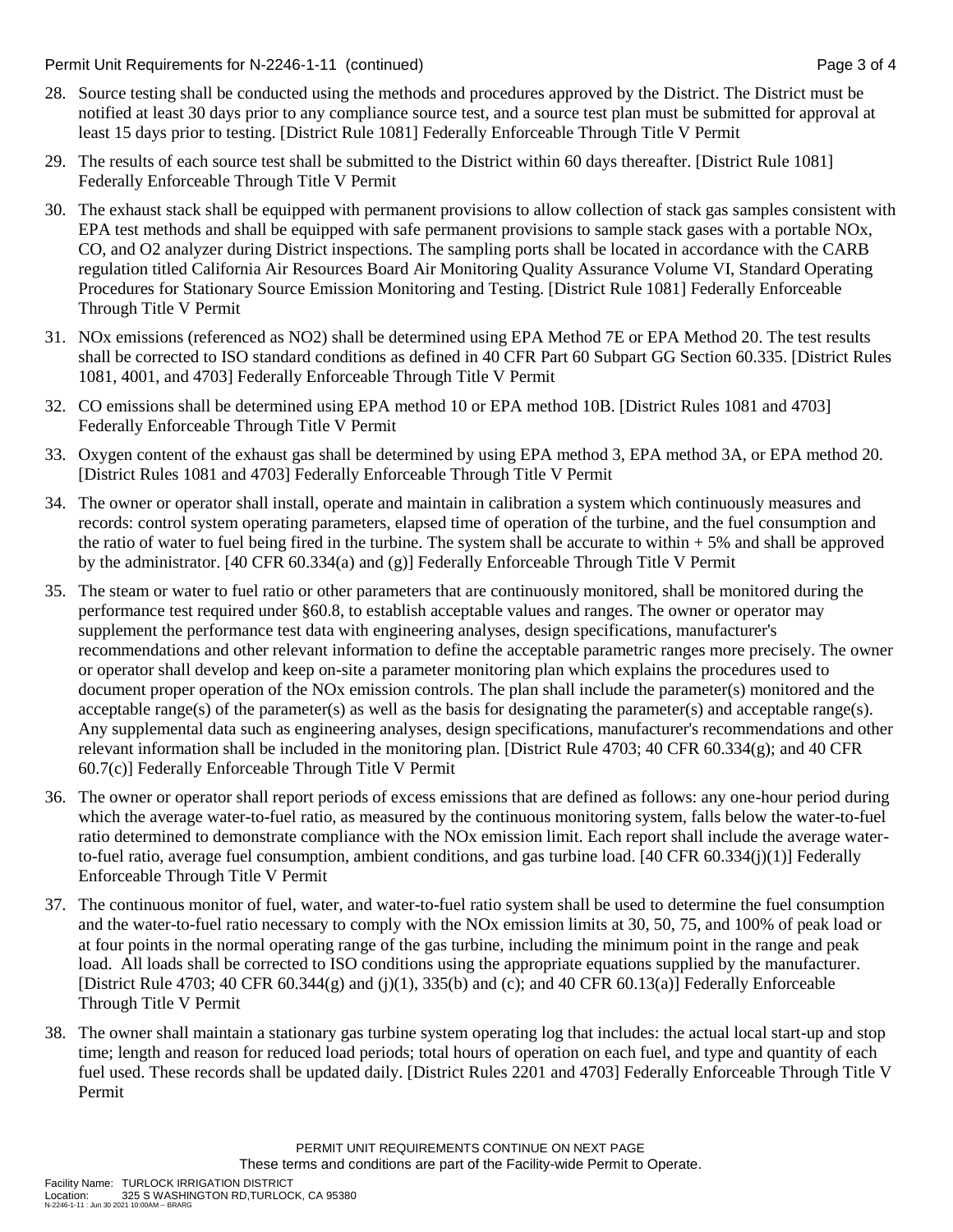Permit Unit Requirements for N-2246-1-11 (continued) example 2 and the example of 4 of 4

- 39. The owner shall maintain a log that shows the following: (a). The combined daily NOx emissions from permit units N-2246-1 and N-2246-2; (b). The combined daily PM10 emissions from permit units N-2246-1 and N-2246-2; (c). The cumulative quarterly NOx emissions from permit units N-2246-1 and N-2246-2; (d). The cumulative annual PM10 emissions from this permit unit (N-2246-1). This log shall contain each calculated emission quantity as well as each process variable used in the respective calculations. [District Rule 2201] Federally Enforceable Through Title V Permit
- 40. The owner or operator shall determine compliance with the sulfur content standard using the following methods: ASTM D129, D2622, D4294, D1266, D5453, D1552, D4084, D5504, D6228, or Gas Processors Association Standard 2377. [40 CFR 60.334(h)(1) and 335(b)(10)] Federally Enforceable Through Title V Permit
- 41. Transitional Operation Period shall be defined as any of the following periods: bypass transition period, primary reignition period, reduced load period, start-up or shutdown. [District Rule 4703] Federally Enforceable Through Title V Permit
- 42. Start-up shall be defined as the period of time during which a unit is brought from a shutdown status to its operating temperature and pressure, including the time required by the unit's emission control system to reach full operation. [District Rule 4703] Federally Enforceable Through Title V Permit
- 43. Shutdown shall be defined as the period of time during which a unit is taken from an operational to a non-operational status by allowing it to cool down from its operating temperature to ambient temperature as the fuel supply to the unit is completely turned off. [District Rule 4703] Federally Enforceable Through Title V Permit
- 44. The duration of each startup or shutdown shall not exceed two hours. [District Rule 4703] Federally Enforceable Through Title V Permit
- 45. The emission control systems shall be in operation and emissions shall be minimized insofar as technologically feasible during each transitional operation period. [District Rule 4703] Federally Enforceable Through Title V Permit
- 46. The operator performing start-up or shutdown of a unit shall keep records of the duration of startup or shutdown. [District Rule 4703] Federally Enforceable Through Title V Permit
- 47. The owner or operator shall maintain a stationary gas turbine system operating log, which identifies the date, start time, and end time that the unit was operated pursuant to Section 5.1.3.3 of Rule 4703 (9/20/07); a copy of the ISO or TID emergency declaration for that operation; and a copy of the information used to determine the applicable annual emission fee. [District Rule 4703] Federally Enforceable Through Title V Permit
- 48. The owner or operator shall maintain a stationary gas turbine system operating log, which identifies the date, start time, and end time that the unit was operated during a state of emergency, when such emergency is declared by proclamation of the Governor and the unit is located in the specific geographic location identified in the proclamation. [District Rule 4703] Federally Enforceable Through Title V Permit
- 49. All records shall be retained for a minimum of five years, and shall be made available for District inspection upon request. [District Rules 2201 and 4703] Federally Enforceable Through Title V Permit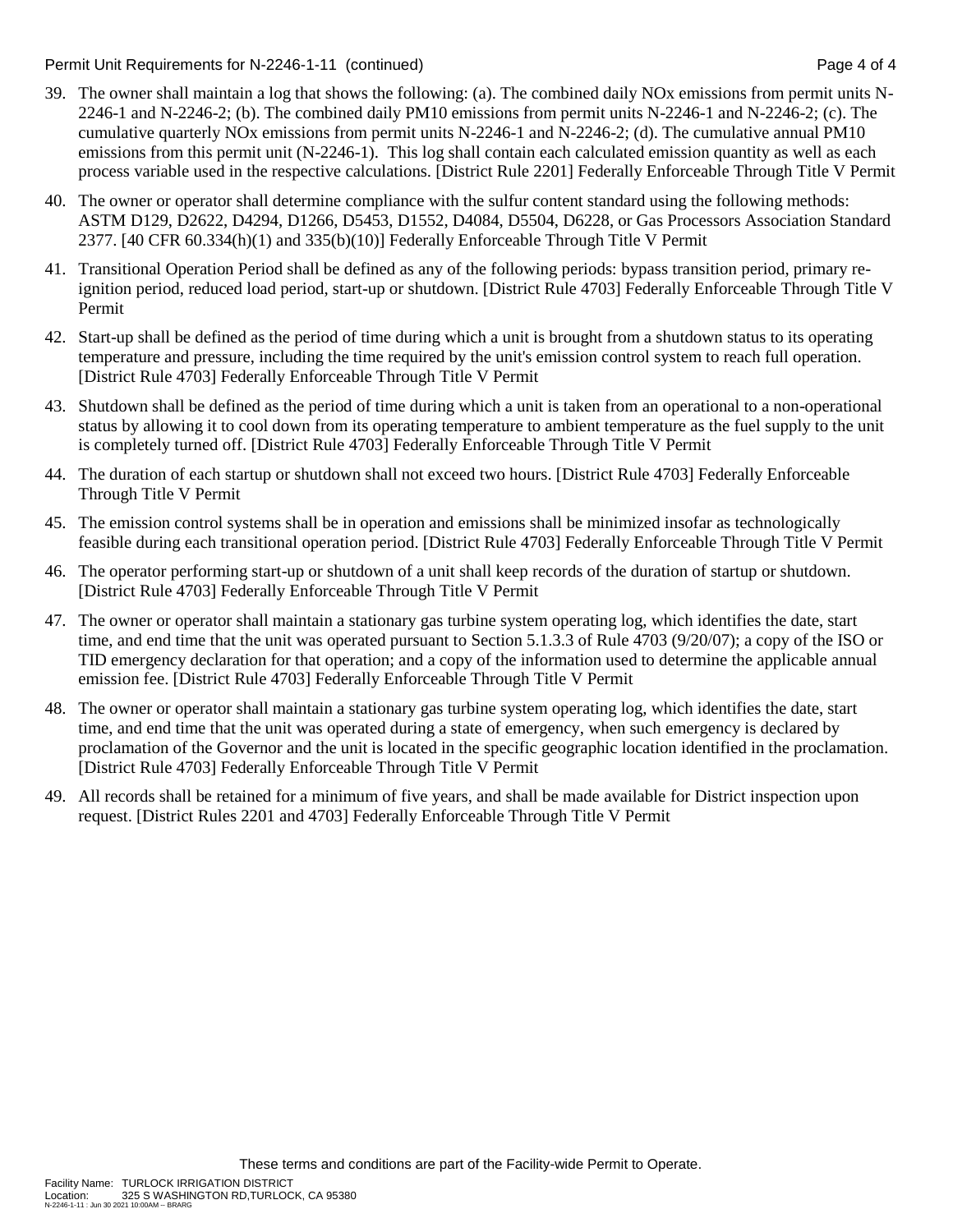#### **PERMIT UNIT:** N-2246-2-11 **EXPIRATION DATE:** 09/30/2025

#### **EQUIPMENT DESCRIPTION:**

TURBINE/GENERATOR SET #2, 25.8 MW GENERAL ELECTRIC FRAME 5, MODEL PG 5361, NATURAL GAS/FUEL OIL #2 FIRED

### **PERMIT UNIT REQUIREMENTS**

- 1. This unit is subject to the requirements of 40 CFR Part 60, Subpart GG: Standards of Performance for Stationary Gas Turbines. [District Rule 4001] Federally Enforceable Through Title V Permit
- 2. The owner shall monitor operational characteristics recommended by the turbine manufacturer or emission control system supplier. [District Rule 4703] Federally Enforceable Through Title V Permit
- 3. This unit shall be fired on only natural gas or fuel oil #2. The primary fuel shall be natural gas; fuel oil #2 shall be used as a backup fuel only in the event of a natural gas shortage. [District Rule 2201 and 40 CFR 60.331(r)] Federally Enforceable Through Title V Permit
- 4. This unit shall be fired only on natural gas with a sulfur content not exceeding 1.0 grain of sulfur compounds (as S) per 100 dry standard cubic feet of natural gas. If this is fired on PUC-regulated natural gas, compliance with this sulfur content limit may be demonstrated with fuel receipts. [District Rules 2201 and 4801; Stanislaus County Rule 407; and 40 CFR 60.333(b) and 334(h)(3)] Federally Enforceable Through Title V Permit
- 5. If this unit is not fired on PUC-regulated natural gas, the sulfur content of each fuel source shall be tested weekly except that if compliance with the fuel sulfur content limit has been demonstrated for eight consecutive weeks for a fuel source, then the testing frequency shall be quarterly. If a test shows noncompliance with the sulfur content requirement, the source must return to weekly testing until compliance is demonstrated for eight consecutive weeks. [40 CFR 60.334(h)] Federally Enforceable Through Title V Permit
- 6. The sulfur content of fuel oil shall be less than 0.05 percent by weight. [District Rules 4703 and 4801; Stanislaus County Rule 407; and 40 CFR 60.333(b)] Federally Enforceable Through Title V Permit
- 7. The sulfur content of the fuel oil shall be determined each time fuel is transferred into the on-site storage tank. [40 CFR 60.334(i)] Federally Enforceable Through Title V Permit
- 8. The operation of this unit shall not exceed 200 hours during any calendar year. Operations during California Independent System Operator (ISO) declared or TID declared emergencies shall not count against the unit's 200 hr/yr operating limit, provided the unit is located in the local area transmission system of the emergency. Operation during a state of emergency declared by proclamation of the Governor also shall not count towards this 200 hr/yr operating limit when the unit is located in the specific geographic location identified in the proclamation. [District Rule 4703] Federally Enforceable Through Title V Permit
- 9. Total operation of this unit, excluding operation during a state of emergency declared by proclamation of the Governor and when the unit is located in the specific geographic location identified in the proclamation, shall not exceed 877 hours during any calendar year. [District Rule 4703] Federally Enforceable Through Title V Permit
- 10. No later than April 1 each year, the owner shall pay a fee to the District, calculated in accordance with Section 5.1.3.3.2 of Rule 4703, for operations during an ISO-declared or TID - declared emergency, provided these operating hours are not being counted towards the 200 hr/yr operating limit. [District Rule 4703] Federally Enforceable Through Title V Permit

PERMIT UNIT REQUIREMENTS CONTINUE ON NEXT PAGE These terms and conditions are part of the Facility-wide Permit to Operate.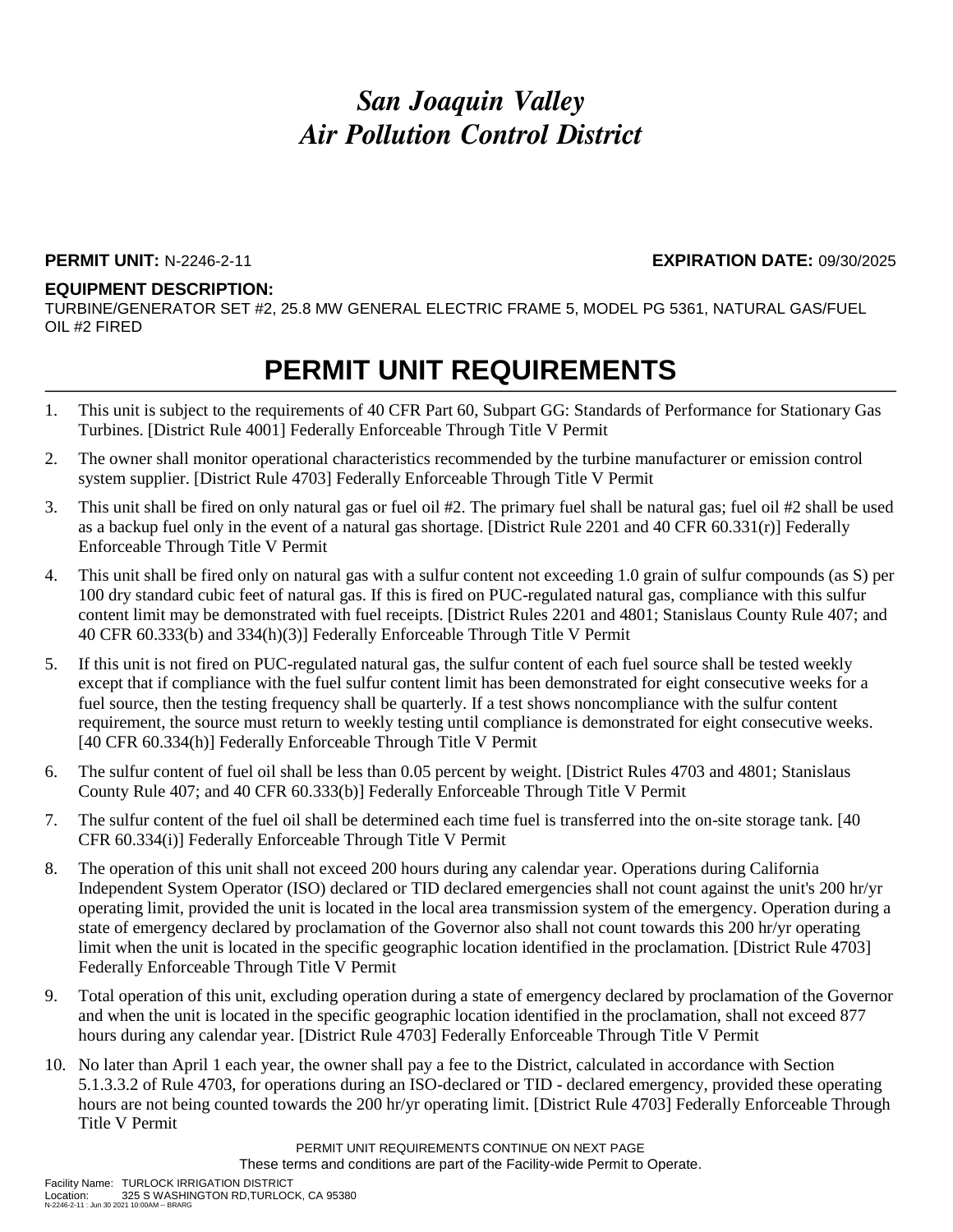Permit Unit Requirements for N-2246-2-11 (continued) example 2 of 4

- 11. When firing on natural gas, NOx (referenced as NO2) emissions shall not exceed 25.0 ppmvd @ 15% O2, except during transitional operation period. Emissions shall be averaged over a three-hour period, using consecutive 15 minute sampling periods. [District Rules 2201 and 4703; and 40 CFR 60.332(b) and 334(j)] Federally Enforceable Through Title V Permit
- 12. When firing on fuel oil, the NOx (referenced as NO2) emissions shall not exceed 42.0 ppmvd @ 15% O2 and 51 lb/hr, except during transitional operation period. Emissions shall be averaged over a three-hour period, using consecutive 15-minute sampling periods. [District Rules 2201 and 4703] Federally Enforceable Through Title V Permit
- 13. The NOx emission concentration shall not exceed 42 ppmvd @ 15% O2 except during transitional operation period, and the NOx emission rate shall not exceed 51 pounds in any one hour. [District Rules 2201 and 4703; and 40 CFR 60.332(b) and 334(j)] Federally Enforceable Through Title V Permit
- 14. The combined NOx emissions from permit units N-2246-1 and N-2246-2 shall not exceed 1,020 lb/day and shall not exceed 25,551 lb/quarter. [District Rule 2201] Federally Enforceable Through Title V Permit
- 15. When firing on either natural gas or fuel oil, CO emissions shall not exceed 200 ppmvd @ 15% O2, except during transitional operation period. Emissions shall be averaged over a three-hour period, using consecutive 15-minute sampling periods. [District Rules 2201 and 4703] Federally Enforceable Through Title V Permit
- 16. The cumulative annual CO emissions from permit units N-2246-1 and N-2246-2 shall be less than 200,000 lb/year. [District Rule 2201] Federally Enforceable Through Title V Permit
- 17. When firing on either natural gas or fuel oil, VOC emissions shall not exceed 15.00 lb/hr. [District Rule 2201] Federally Enforceable Through Title V Permit
- 18. Particulate matter emissions shall not exceed 0.1 grains/dscf in concentration. [District Rule 4201, 3.1] Federally Enforceable Through Title V Permit
- 19. When firing on natural gas, PM10 emissions shall not exceed 8.60 lb/hr. [District Rule 2201] Federally Enforceable Through Title V Permit
- 20. When firing on fuel oil, PM10 emissions shall not exceed 20.00 lb/hr. [District Rule 2201] Federally Enforceable Through Title V Permit
- 21. The combined PM10 emissions from permit units N-2246-1 and N-2246-2 shall not exceed 150 pounds during any one day. [District Rule 2201] Federally Enforceable Through Title V Permit
- 22. The annual PM10 emissions shall not exceed 7,016 lb/year. [District Rule 2201] Federally Enforceable Through Title V Permit
- 23. When firing on natural gas, SOx emissions shall not exceed 0.00285 lb/MMBtu. [District Rule 2201] Federally Enforceable Through Title V Permit
- 24. When firing on fuel oil, SOx emissions shall not exceed 16.37 lb/hr. [District Rule 2201] Federally Enforceable Through Title V Permit
- 25. In the event of a natural gas shortage, SOx emissions from permit units N-2246-1 and N-2246-2 shall not exceed 5,950 pounds during any one month. [District Rule 2201] Federally Enforceable Through Title V Permit
- 26. Source testing to demonstrate ongoing compliance with the NOx and CO emission limits for natural gas fuel shall be conducted at least once per 24-month period provided that the unit is operated for a total of less than 877 hours per year. Otherwise, the source testing shall be conducted annually. [District Rules 2201 and 4703] Federally Enforceable Through Title V Permit
- 27. Source testing to demonstrate compliance with the NOx and CO emission limits for fuel oil shall be conducted within 30 days of operation on that fuel, unless the unit successfully demonstrated compliance with the NOx and CO emission limits for fuel oil within the previous 24 months. [District Rules 2201 and 4703] Federally Enforceable Through Title V Permit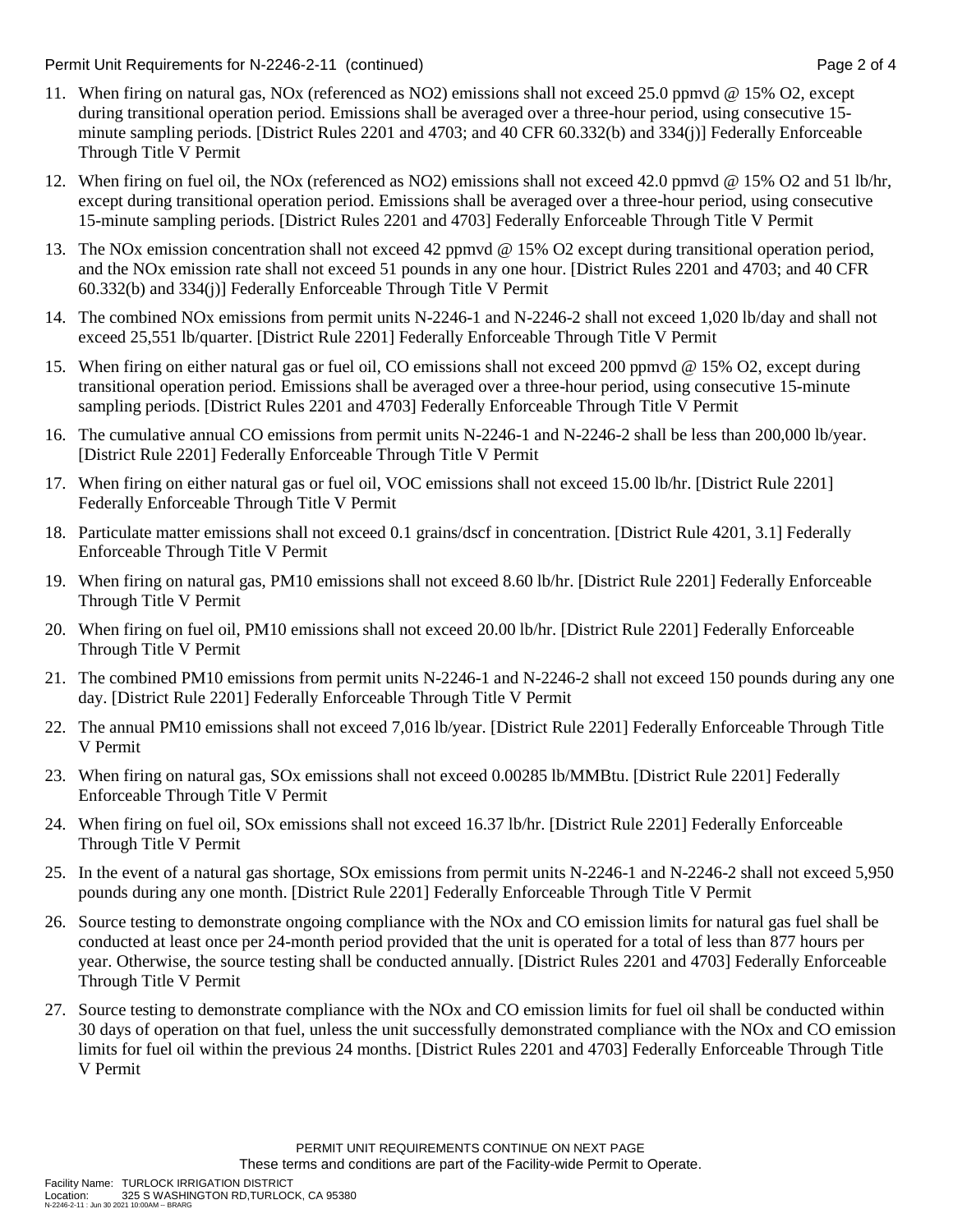Permit Unit Requirements for N-2246-2-11 (continued) example 3 of 4

- 28. Source testing shall be conducted using the methods and procedures approved by the District. The District must be notified at least 30 days prior to any compliance source test, and a source test plan must be submitted for approval at least 15 days prior to testing. [District Rule 1081] Federally Enforceable Through Title V Permit
- 29. The results of each source test shall be submitted to the District within 60 days thereafter. [District Rule 1081] Federally Enforceable Through Title V Permit
- 30. The exhaust stack shall be equipped with permanent provisions to allow collection of stack gas samples consistent with EPA test methods and shall be equipped with safe permanent provisions to sample stack gases with a portable NOx, CO, and O2 analyzer during District inspections. The sampling ports shall be located in accordance with the CARB regulation titled California Air Resources Board Air Monitoring Quality Assurance Volume VI, Standard Operating Procedures for Stationary Source Emission Monitoring and Testing. [District Rule 1081] Federally Enforceable Through Title V Permit
- 31. NOx emissions (referenced as NO2) shall be determined using EPA Method 7E or EPA Method 20. The test results shall be corrected to ISO standard conditions as defined in 40 CFR Part 60 Subpart GG Section 60.335. [District Rules 1081, 4001, and 4703] Federally Enforceable Through Title V Permit
- 32. CO emissions shall be determined using EPA method 10 or EPA method 10B. [District Rules 1081 and 4703] Federally Enforceable Through Title V Permit
- 33. Oxygen content of the exhaust gas shall be determined by using EPA method 3, EPA method 3A, or EPA method 20. [District Rules 1081 and 4703] Federally Enforceable Through Title V Permit
- 34. The owner or operator shall install, operate and maintain in calibration a system which continuously measures and records: control system operating parameters, elapsed time of operation of the turbine, and the fuel consumption and the ratio of water to fuel being fired in the turbine. The system shall be accurate to within  $+ 5\%$  and shall be approved by the administrator. [40 CFR 60.334(a) and (g)] Federally Enforceable Through Title V Permit
- 35. The steam or water to fuel ratio or other parameters that are continuously monitored, shall be monitored during the performance test required under §60.8, to establish acceptable values and ranges. The owner or operator may supplement the performance test data with engineering analyses, design specifications, manufacturer's recommendations and other relevant information to define the acceptable parametric ranges more precisely. The owner or operator shall develop and keep on-site a parameter monitoring plan which explains the procedures used to document proper operation of the NOx emission controls. The plan shall include the parameter(s) monitored and the acceptable range(s) of the parameter(s) as well as the basis for designating the parameter(s) and acceptable range(s). Any supplemental data such as engineering analyses, design specifications, manufacturer's recommendations and other relevant information shall be included in the monitoring plan. [District Rule 4703; 40 CFR 60.334(g); and 40 CFR 60.7(c)] Federally Enforceable Through Title V Permit
- 36. The owner or operator shall report periods of excess emissions that are defined as follows: any one-hour period during which the average water-to-fuel ratio, as measured by the continuous monitoring system, falls below the water-to-fuel ratio determined to demonstrate compliance with the NOx emission limit. Each report shall include the average waterto-fuel ratio, average fuel consumption, ambient conditions, and gas turbine load. [40 CFR 60.334(j)(1)] Federally Enforceable Through Title V Permit
- 37. The continuous monitor of fuel, water, and water-to-fuel ratio system shall be used to determine the fuel consumption and the water-to-fuel ratio necessary to comply with the NOx emission limits at 30, 50, 75, and 100% of peak load or at four points in the normal operating range of the gas turbine, including the minimum point in the range and peak load. All loads shall be corrected to ISO conditions using the appropriate equations supplied by the manufacturer. [District Rule 4703; 40 CFR 60.344(g) and (j)(1), 335(b) and (c); and 40 CFR 60.13(a)] Federally Enforceable Through Title V Permit
- 38. The owner shall maintain a stationary gas turbine system operating log that includes: the actual local start-up and stop time; length and reason for reduced load periods; total hours of operation on each fuel, and type and quantity of each fuel used. These records shall be updated daily. [District Rules 2201 and 4703] Federally Enforceable Through Title V Permit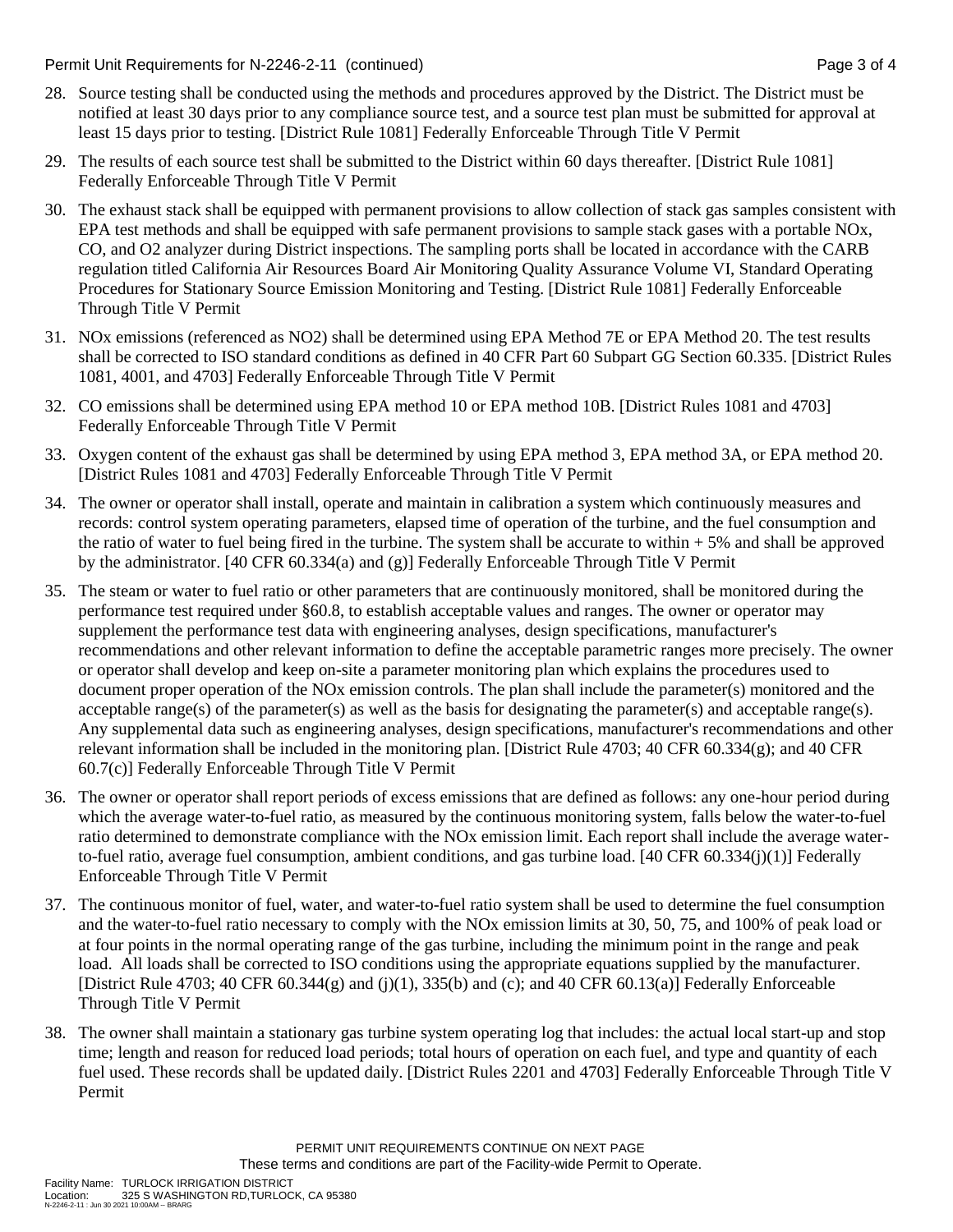Permit Unit Requirements for N-2246-2-11 (continued) example 2 and the state of 4 state 4 of 4

- 39. The owner shall maintain a log that shows the following: (a). The combined daily NOx emissions from permit units N-2246-1 and N-2246-2; (b). The combined daily PM10 emissions from permit units N-2246-1 and N-2246-2; (c). The cumulative quarterly NOx emissions from permit units N-2246-1 and N-2246-2; (d). The cumulative annual PM10 emissions from this permit unit (N-2246-1). This log shall contain each calculated emission quantity as well as each process variable used in the respective calculations. [District Rule 2201] Federally Enforceable Through Title V Permit
- 40. The owner or operator shall determine compliance with the sulfur content standard using the following methods: ASTM D129, D2622, D4294, D1266, D5453, D1552, D4084, D5504, D6228, or Gas Processors Association Standard 2377. [40 CFR 60.334(h)(1) and 335(b)(10)] Federally Enforceable Through Title V Permit
- 41. Transitional Operation Period shall be defined as any of the following periods: bypass transition period, primary reignition period, reduced load period, start-up or shutdown. [District Rule 4703] Federally Enforceable Through Title V Permit
- 42. Start-up shall be defined as the period of time during which a unit is brought from a shutdown status to its operating temperature and pressure, including the time required by the unit's emission control system to reach full operation. [District Rule 4703] Federally Enforceable Through Title V Permit
- 43. Shutdown shall be defined as the period of time during which a unit is taken from an operational to a non-operational status by allowing it to cool down from its operating temperature to ambient temperature as the fuel supply to the unit is completely turned off. [District Rule 4703] Federally Enforceable Through Title V Permit
- 44. The duration of each startup or shutdown shall not exceed two hours. [District Rule 4703] Federally Enforceable Through Title V Permit
- 45. The emission control systems shall be in operation and emissions shall be minimized insofar as technologically feasible during each transitional operation period. [District Rule 4703] Federally Enforceable Through Title V Permit
- 46. The operator performing start-up or shutdown of a unit shall keep records of the duration of startup or shutdown. [District Rule 4703] Federally Enforceable Through Title V Permit
- 47. The owner or operator shall maintain a stationary gas turbine system operating log, which identifies the date, start time, and end time that the unit was operated pursuant to Section 5.1.3.3 of Rule 4703 (9/20/07); a copy of the ISO or TID emergency declaration for that operation; and a copy of the information used to determine the applicable annual emission fee. [District Rule 4703]
- 48. The owner or operator shall maintain a stationary gas turbine system operating log, which identifies the date, start time, and end time that the unit was operated during a state of emergency, when such emergency is declared by proclamation of the Governor and the unit is located in the specific geographic location identified in the proclamation. [District Rule 4703] Federally Enforceable Through Title V Permit
- 49. All records shall be retained for a minimum of five years, and shall be made available for District inspection upon request. [District Rules 2201 and 4703] Federally Enforceable Through Title V Permit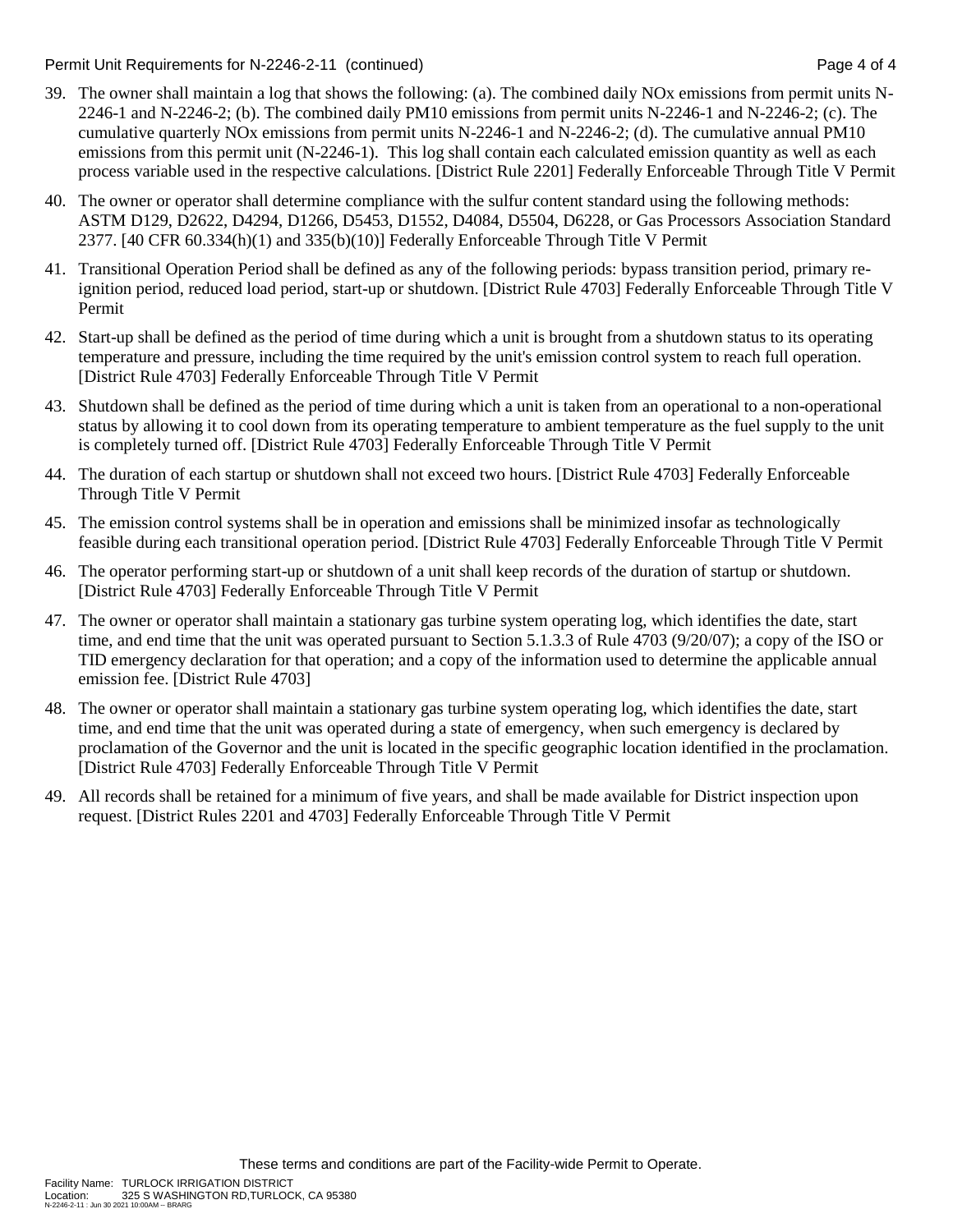#### **PERMIT UNIT:** N-2246-8-4 **EXPIRATION DATE:** 09/30/2025

#### **EQUIPMENT DESCRIPTION:**

170 BHP GENERAL MOTORS MODEL VORTEC PROPANE-FIRED EMERGENCY STANDBY IC ENGINE WITH 3-WAY CATALYST POWERING AN ELECTRICAL GENERATOR

### **PERMIT UNIT REQUIREMENTS**

- 1. Particulate matter emissions shall not exceed 0.1 grains/dscf in concentration. [District Rule 4201] Federally Enforceable Through Title V Permit
- 2. This engine shall only be fired on LPG or propane. [District Rule 2201] Federally Enforceable Through Title V Permit
- 3. This engine shall be operated and maintained in proper operating condition as recommended by the engine manufacturer or emissions control system supplier. [District Rule 4702 and 40 CFR Part 63 Subpart ZZZZ] Federally Enforceable Through Title V Permit
- 4. The engine shall be in full compliance with 40 CFR Part 63, Subpart ZZZZ (National Emission Standards for Hazardous Air Pollutants for Stationary Reciprocating Internal Combustion Engines). [40 CFR 63 Subpart ZZZZ] Federally Enforceable Through Title V Permit
- 5. This engine shall be equipped with either a positive crankcase ventilation (PCV) system that recirculates crankcase emissions into the air intake system for combustion, or a crankcase emissions control device of at least 90% control efficiency. [District Rule 2201] Federally Enforceable Through Title V Permit
- 6. This engine shall be equipped with an operational non-selective catalyst installed on the exhaust stack. [District Rule 2201] Federally Enforceable Through Title V Permit
- 7. The permittee shall install and operate a nonresettable fuel meter and a nonresettable elapsed operating time meter. In lieu of installing a nonresettable fuel meter, the owner or operator may use an alternative device, method, or technique in determining monthly fuel consumption provided that the alternative is approved by the APCO. The owner or operator shall maintain these required meters in proper operating condition. The fuel meter shall be calibrated periodically per the recommendations of the manufacturer. [District Rules 2201 and 4702, and 40 CFR Part 63 Subpart ZZZZ] Federally Enforceable Through Title V Permit
- 8. Emissions from the engine shall not exceed any of the following limits: 2.3 g-NOx/bhp-hr, 0.064 g-PM10/bhp-hr, 15.3 g-CO/bhp-hr, 0.54 g-VOC/bhp-hr, or 0.0164 lb-SOx/MMBtu. [District Rules 2201 and 4801, and Stanislaus County Rule 407] Federally Enforceable Through Title V Permit
- 9. This engine shall be operated only for maintenance, testing, required regulatory purposes, and during emergency situations. Operation of the engine for maintenance, testing, and required regulatory purposes shall not exceed 100 hours per calendar year. [District Rule 4702 and 40 CFR Part 63 Subpart ZZZZ] Federally Enforceable Through Title V Permit
- 10. The engine's oil and filter shall be changed every 500 hours of operation or every 12 months, whichever comes first. [40 CFR Part 63 Subpart ZZZZ] Federally Enforceable Through Title V Permit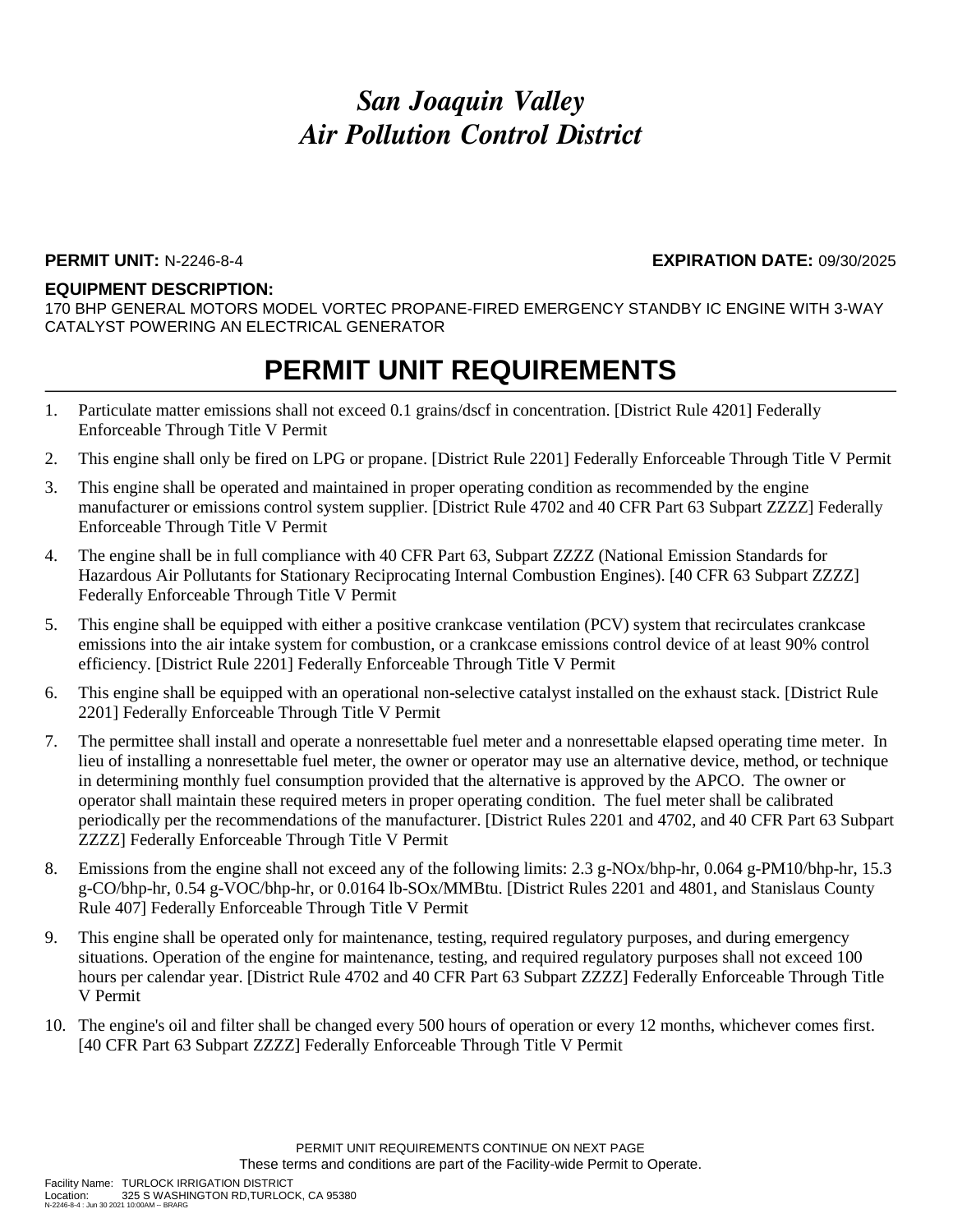Permit Unit Requirements for N-2246-8-4 (continued) **Page 2** of 2

- 11. The owner or operator has the option of utilizing an oil analysis program in order to extend the specified oil change requirement in Tables 2c and 2d to this subpart. The oil analysis must be performed at the same frequency specified for changing the oil in Table 2c or 2d to this subpart. The analysis program must at a minimum analyze the following three parameters: Total Base Number, viscosity, and percent water content. The condemning limits for these parameters are as follows: Total Base Number is less than 30 percent of the Total Base Number of the oil when new; viscosity of the oil has changed by more than 20 percent from the viscosity of the oil when new; or percent water content (by volume) is greater than 0.5. If all of these condemning limits are not exceeded, the engine owner or operator is not required to change the oil. If any of the limits are exceeded, the engine owner or operator must change the oil within 2 business days of receiving the results of the analysis; if the engine is not in operation when the results of the analysis are received, the engine owner or operator must change the oil within 2 business days or before commencing operation, whichever is later. The owner or operator must keep records of the parameters that are analyzed as part of the program, the results of the analysis, and the oil changes for the engine. The analysis program must be part of the maintenance plan for the engine. [40 CFR Part 63 Subpart ZZZZ] Federally Enforceable Through Title V Permit
- 12. The engine's spark plugs shall be inspected every 1,000 hours of operation or every 12 months, whichever comes first, and replaced as necessary. [40 CFR Part 63 Subpart ZZZZ] Federally Enforceable Through Title V Permit
- 13. The engine's hoses and belts shall be inspected every 500 hours of operation or every 12 months, whichever comes first, and replaced as necessary. [40 CFR Part 63 Subpart ZZZZ] Federally Enforceable Through Title V Permit
- 14. The permittee must minimize the engine's time spent at idle during startup and minimize the engine's startup time to a period needed for appropriate and safe loading of the engine, not to exceed 30 minutes. [40 CFR Part 63 Subpart ZZZZ] Federally Enforceable Through Title V Permit
- 15. During periods of operation for maintenance, testing, and required regulatory purposes, the permittee shall monitor the operational characteristics of the engine as recommended by the manufacturer or emission control system supplier (for example: check engine fluid levels, battery, cables and connections; change engine oil and filters; replace engine coolant; and/or other operational characteristics as recommended by the manufacturer or supplier). [District Rule 4702] Federally Enforceable Through Title V Permit
- 16. An emergency situation is an unscheduled electrical power outage caused by sudden and reasonably unforeseen natural disasters or sudden and reasonably unforeseen events beyond the control of the permittee. [District Rule 4702] Federally Enforceable Through Title V Permit
- 17. This engine shall not be used to produce power for the electrical distribution system, as part of a voluntary utility demand reduction program, or for an interruptible power contract. [District Rule 4702] Federally Enforceable Through Title V Permit
- 18. The permittee shall maintain monthly records of emergency and non-emergency operation. Records shall include the number of hours of emergency operation, the date and number of hours of all testing and maintenance operations, the purpose of the operation (for example: load testing, weekly testing, rolling blackout, general area power outage, etc.) and records of operational characteristics monitoring. For units with automated testing systems, the operator may, as an alternative to keeping records of actual operation for testing purposes, maintain a readily accessible written record of the automated testing schedule. [District Rule 4702 and 40 CFR Part 63 Subpart ZZZZ] Federally Enforceable Through Title V Permit
- 19. The permittee shall maintain monthly records of the occurrence and duration of each malfunction of operation (i.e., process equipment) or the air pollution control and monitoring equipment. The permittee shall also maintain monthly records of action taken during periods of malfunction to minimize emissions in accordance with §63.6605(b), including corrective actions to restore malfunctioning process and air pollution control and monitoring equipment to its normal or usual manner of operation. [District Rule 1070 and 40 CFR Part 63 Subpart ZZZZ] Federally Enforceable Through Title V Permit
- 20. The permittee shall maintain monthly records of the type of fuel purchased. [District Rule 4702] Federally Enforceable Through Title V Permit
- 21. All records shall be maintained and retained on-site for a period of at least 5 years and shall be made available for District inspection upon request. [District Rule 4702 and 40 CFR 63 Subpart ZZZZ] Federally Enforceable Through Title V Permit

These terms and conditions are part of the Facility-wide Permit to Operate.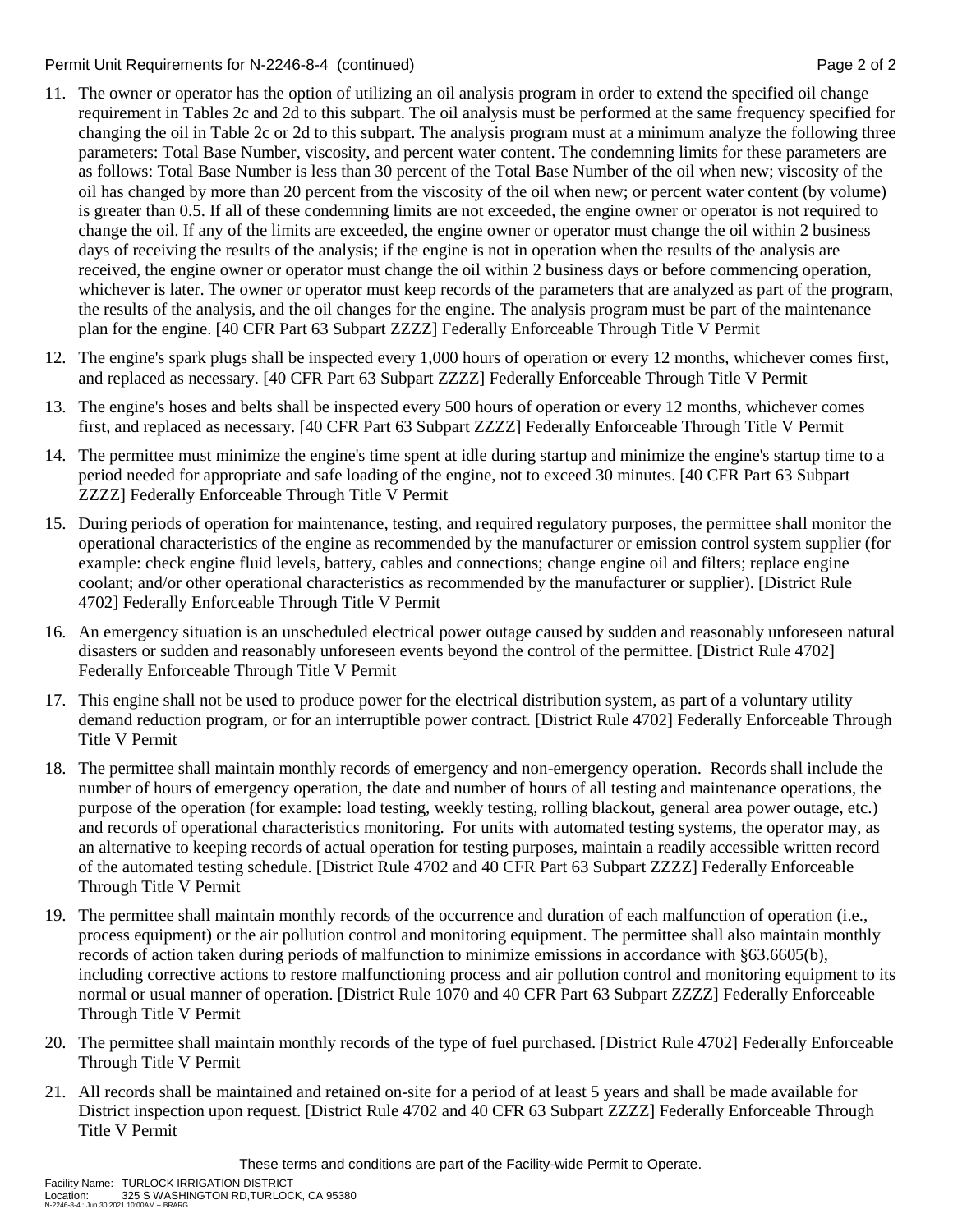#### **PERMIT UNIT:** N-2246-9-4 **EXPIRATION DATE:** 09/30/2025

#### **EQUIPMENT DESCRIPTION:**

170 BHP GENERAL MOTORS INDUSTRIAL POWERTRAIN PROPANE/LPG-FIRED EMERGENCY STANDBY IC ENGINE WITH A JOHNSON MATTHEY MODEL BANDITO NON-SELECTIVE CATALYTIC REDUCTION (NSCR) SYSTEM POWERING AN ELECTRICAL GENERATOR

### **PERMIT UNIT REQUIREMENTS**

- 1. Particulate matter emissions shall not exceed 0.1 grains/dscf in concentration. [District Rule 4201] Federally Enforceable Through Title V Permit
- 2. The exhaust stack shall have a flapper-type rain cap and shall vent vertically upward. The vertical exhaust flow shall not be impeded by roof overhang or any other obstruction. [District Rule 4102]
- 3. This engine shall only be fired on LPG or propane. [District Rule 2201] Federally Enforceable Through Title V Permit
- 4. This engine shall be operated and maintained in proper operating condition as recommended by the engine manufacturer or emissions control system supplier. [District Rule 4702] Federally Enforceable Through Title V Permit
- 5. This engine shall be equipped with an operational nonresettable elapsed time meter or other APCO approved alternative. [District Rule 4702] Federally Enforceable Through Title V Permit
- 6. This engine shall be equipped with either a positive crankcase ventilation system that recirculates crankcase emissions into the air intake system for combustion, or a crankcase emissions control device of at least 90% control efficiency. [District Rule 2201] Federally Enforceable Through Title V Permit
- 7. NOx emissions from the exhaust of the NSCR system shall not exceed 0.5 g/bhp-hr. [District Rule 2201] Federally Enforceable Through Title V Permit
- 8. SOx emissions from the exhaust of the NSCR system shall not exceed 0.067 g/bhp-hr. [District Rules 2201 and 4801, and Stanislaus County Rule 407] Federally Enforceable Through Title V Permit
- 9. PM10 emissions from the exhaust of the NSCR system shall not exceed 0.076 g/bhp-hr. [District Rule 2201] Federally Enforceable Through Title V Permit
- 10. CO emissions from the exhaust of the NSCR system shall not exceed 1.7 g/bhp-hr. [District Rule 2201] Federally Enforceable Through Title V Permit
- 11. VOC emissions from the exhaust of the NSCR system shall not exceed 0.1 g/bhp-hr. [District Rule 2201] Federally Enforceable Through Title V Permit
- 12. This engine shall be operated only for testing and maintenance of the engine, required regulatory purposes, and during emergency situations. Operation of the engine for maintenance, testing, and required regulatory purposes shall not exceed 100 hours per calendar year. [District Rule 4702] Federally Enforceable Through Title V Permit
- 13. During periods of operation for maintenance, testing, and required regulatory purposes, the permittee shall monitor the operational characteristics of the engine as recommended by the manufacturer or emission control system supplier (for example: check engine fluid levels, battery, cables and connections; change engine oil and filters; replace engine coolant; and/or other operational characteristics as recommended by the manufacturer or supplier). [District Rule 4702] Federally Enforceable Through Title V Permit